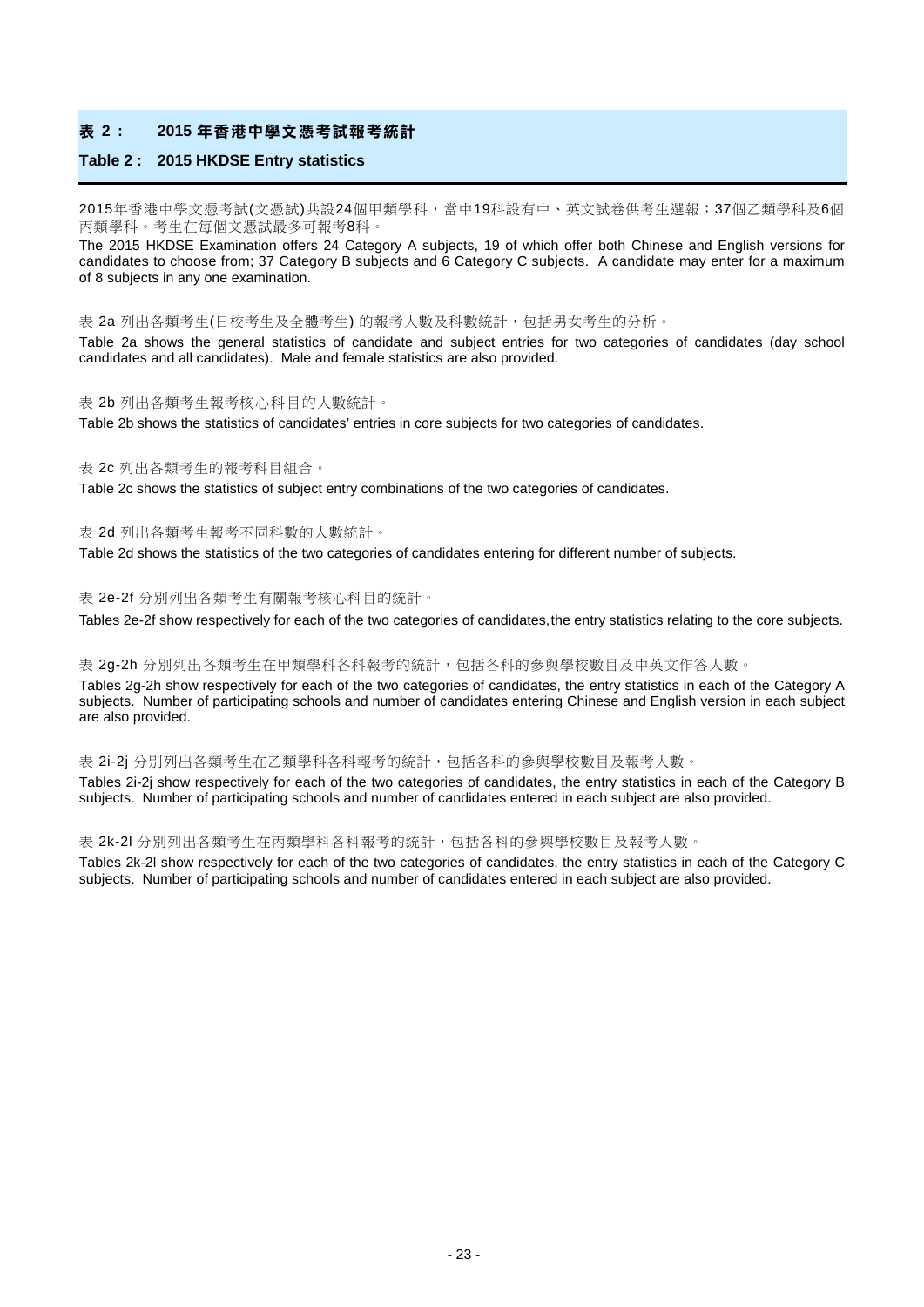## **表 2a : 2015 年文憑試報考人數及科數**

## **Table 2a : 2015 HKDSE Candidate and subject entries**

|                                 |                     |                    | 日校考生<br>Day school candidates                                                                 |             | 全體考生<br>All candidates                                                                                                                                                                                                                    |              |             |  |
|---------------------------------|---------------------|--------------------|-----------------------------------------------------------------------------------------------|-------------|-------------------------------------------------------------------------------------------------------------------------------------------------------------------------------------------------------------------------------------------|--------------|-------------|--|
|                                 |                     | 男生<br>Male         | 女生<br>Female                                                                                  | 總數<br>Total | 男生<br>Male                                                                                                                                                                                                                                | 女生<br>Female | 總數<br>Total |  |
|                                 | 甲類學科                | 30 524             | 30 525                                                                                        | 61 049      | 38 115                                                                                                                                                                                                                                    | 35 894       | 74 009      |  |
|                                 | Category A subjects | $(50.0\%)$         | $(50.0\%)$                                                                                    | $(100.0\%)$ | (51.5%)                                                                                                                                                                                                                                   | (48.5%)      | $(100.0\%)$ |  |
|                                 | 乙類學科                | 1794               | 2 2 1 3                                                                                       | 4 0 0 7     | 1874                                                                                                                                                                                                                                      | 2 3 0 1      | 4 1 7 5     |  |
| 報考人數                            | Category B subjects | $(44.8\%)$         | (55.2%)                                                                                       | $(100.0\%)$ | $(44.9\%)$                                                                                                                                                                                                                                | $(55.1\%)$   | $(100.0\%)$ |  |
| Number of candidate entries     | 丙類學科                | 108                | 184                                                                                           | 292         | 120                                                                                                                                                                                                                                       | 196          | 316         |  |
|                                 | Category C subjects | (37.0%)            | $(100.0\%)$<br>$(63.0\%)$<br>$(38.0\%)$<br>$(62.0\%)$<br>30 566<br>61 136<br>38 183<br>35 948 | $(100.0\%)$ |                                                                                                                                                                                                                                           |              |             |  |
|                                 | 所有類別                | 30 570             |                                                                                               |             | (51.5%)<br>(48.5%)<br>363 894<br>207 259<br>199751<br>$(50.9\%)$<br>(49.1 %)<br>4 0 4 8<br>2 3 2 5<br>1926<br>(45.3 %)<br>(54.7%)<br>292<br>121<br>196<br>(38.2%)<br>(61.8%)<br>368 234<br>209 306<br>202 272<br>$(50.9\%)$<br>$(49.1\%)$ | 74 131       |             |  |
|                                 | All Categories      | $(50.0\%)$         | $(50.0\%)$                                                                                    | $(100.0\%)$ |                                                                                                                                                                                                                                           |              | $(100.0\%)$ |  |
|                                 | 甲類學科                | 181 017            | 182 877                                                                                       |             |                                                                                                                                                                                                                                           |              | 407 010     |  |
|                                 | Category A subjects | (49.7%)            | $(50.3\%)$                                                                                    | $(100.0\%)$ |                                                                                                                                                                                                                                           |              | $(100.0\%)$ |  |
|                                 | 乙類學科                | 1819               | 2 2 2 9                                                                                       |             |                                                                                                                                                                                                                                           |              | 4 2 5 1     |  |
| 報考總科數                           | Category B subjects | (44.9%)            | $(55.1\%)$                                                                                    | $(100.0\%)$ |                                                                                                                                                                                                                                           |              | $(100.0\%)$ |  |
| Total number of subject entries | 丙類學科                | 108                | 184                                                                                           |             |                                                                                                                                                                                                                                           |              | 317         |  |
|                                 | Category C subjects | $(37.0\%)$         | $(63.0\%)$                                                                                    | $(100.0\%)$ |                                                                                                                                                                                                                                           |              | $(100.0\%)$ |  |
|                                 | 所有類別                | 182 944            | 185 290                                                                                       |             |                                                                                                                                                                                                                                           |              | 411 578     |  |
|                                 | All Categories      | (49.7%)<br>(50.3%) | $(100.0\%)$                                                                                   |             |                                                                                                                                                                                                                                           | $(100.0\%)$  |             |  |

## **表 2b : 2015 年文憑試報考核心科目人數**

## **Table 2b : 2015 HKDSE Entries in core subjects**

|                                    |            | 日校考生<br>Day school candidates |             | 全體考生<br>All candidates |              |             |  |  |
|------------------------------------|------------|-------------------------------|-------------|------------------------|--------------|-------------|--|--|
|                                    | 男生<br>Male | 女生<br>Female                  | 總數<br>Total | 男生<br>Male             | 女生<br>Female | 總數<br>Total |  |  |
| 中國語文                               | 30 158     | 30 147                        | 60 30 5     | 35 338                 | 33 4 95      | 68 833      |  |  |
| Chinese Language                   | $(50.0\%)$ | $(50.0\%)$                    | $(100.0\%)$ | (51.3%)                | (48.7%)      | (100.0%)    |  |  |
| 英國語文                               | 30 519     | 30 521                        | 61 040      | 36 117                 | 34 357       | 70 474      |  |  |
| English Language                   | $(50.0\%)$ | $(50.0\%)$                    | $(100.0\%)$ | (51.2%)                | (48.8%)      | $(100.0\%)$ |  |  |
| 數學必修部分                             | 30 521     | 30 523                        | 61 044      | 35 370                 | 33766        | 69 136      |  |  |
| <b>Mathematics Compulsory Part</b> | $(50.0\%)$ | $(50.0\%)$                    | $(100.0\%)$ | (51.2%)                | (48.8%)      | (100.0%)    |  |  |
| 通識教育                               | 30 514     | 30 518                        | 61 032      | 34 318                 | 32 808       | 67 126      |  |  |
| <b>Liberal Studies</b>             | $(50.0\%)$ | $(50.0\%)$                    | $(100.0\%)$ | $(51.1\%)$             | (48.9%)      | $(100.0\%)$ |  |  |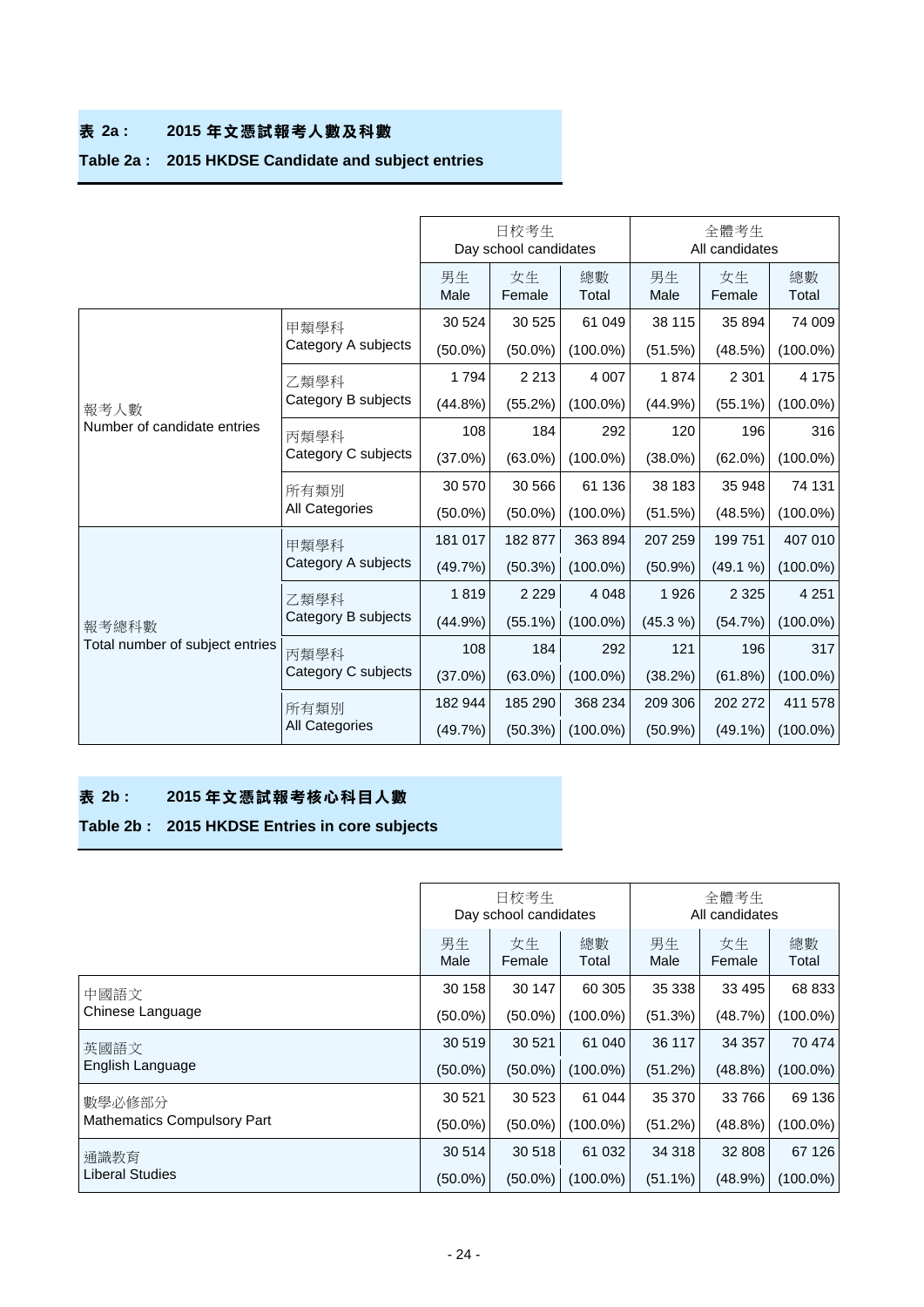## **表 2c : 2015 年文憑試報考科目組合**

### **Table 2c : 2015 HKDSE Subject entry combinations**

|                                         |                      | 日校考生<br>Day school candidates |                       | 全體考生<br>All candidates |                        |                       |  |
|-----------------------------------------|----------------------|-------------------------------|-----------------------|------------------------|------------------------|-----------------------|--|
|                                         | 男生<br>Male<br>30 570 | 女生<br>Female<br>30 566        | 總數<br>Total<br>61 136 | 男生<br>Male<br>38 183   | 女生<br>Female<br>35 948 | 總數<br>Total<br>74 131 |  |
| 4 個核心科目 + 1 個選修科目                       | 4 4 4 5              | 3 1 9 0                       | 7635                  | 5561                   | 3849                   | 9410                  |  |
| 4 core subjects + 1 elective subject    | (14.5%)              | $(10.4\%)$                    | (12.5%)               | $(14.6\%)$             | (10.7%)                | (12.7%)               |  |
| 4 個核心科目 +2 個選修科目                        | 20 994               | 21 2 28                       | 42 222                | 22 4 22                | 22 049                 | 44 471                |  |
| 4 core subjects $+2$ elective subjects  | (68.7%)              | $(69.4\%)$                    | $(69.1\%)$            | (58.7%)                | (61.3%)                | $(60.0\%)$            |  |
| 4 個核心科目 + 3 個選修科目                       | 4611                 | 5626                          | 10 237                | 4 7 9 6                | 5716                   | 10512                 |  |
| 4 core subjects $+3$ elective subjects  | $(15.1\%)$           | $(18.4\%)$                    | (16.7%)               | (12.6%)                | $(15.9\%)$             | $(14.2\%)$            |  |
| 4 個核心科目 + 4 個選修科目                       | 40                   | 59                            | 99                    | 55                     | 61                     | 116                   |  |
| 4 core subjects $+$ 4 elective subjects | $(0.1\%)$            | $(0.2\%)$                     | $(0.2\%)$             | $(0.1\%)$              | $(0.2\%)$              | (0.2%)                |  |

備註:選修科目包括甲類、乙類及丙類科目

Remark: Elective subjects include Category A, B and C subjects

## **表 2d : 2015 年文憑試報考科數分析**

#### **Table 2d : 2015 HKDSE Analysis of number of subjects entered by candidates**

| 報考科數                       |           |               | 日校考生<br>Day school candidates |                       |                | 全體考生<br>All candidates |           |               |           |          |           |               |
|----------------------------|-----------|---------------|-------------------------------|-----------------------|----------------|------------------------|-----------|---------------|-----------|----------|-----------|---------------|
| No. of subjects<br>entered | 男生 Male   |               |                               | 女生 Female<br>總數 Total |                | 男生 Male                |           | 女生 Female     |           | 總數 Total |           |               |
|                            | 人數<br>No. | $\frac{0}{0}$ | 人數<br>No.                     | $\frac{0}{0}$         | 人數<br>No.      | $\frac{0}{0}$          | 人數<br>No. | $\frac{0}{0}$ | 人數<br>No. | %        | 人數<br>No. | $\frac{0}{0}$ |
| 1                          | 46        | 0.2           | 43                            | 0.1                   | 89             | 0.1                    | 1 947     | 5.1           | 1641      | 4.6      | 3588      | 4.8           |
| 2                          | 2         | 0.0           | 2                             | 0.0                   | $\overline{4}$ | 0.0                    | 1 204     | 3.2           | 925       | 2.6      | 2 1 2 9   | 2.9           |
| 3                          | 4         | 0.0           | $\overline{2}$                | 0.0                   | 6              | 0.0                    | 841       | 2.2           | 652       | 1.8      | 1 4 9 3   | 2.0           |
| $\overline{4}$             | 104       | 0.3           | 84                            | 0.3                   | 188            | 0.3                    | 799       | 2.1           | 582       | 1.6      | 1 3 8 1   | 1.9           |
| 5                          | 4723      | 15.4          | 3 4 5 8                       | 11.3                  | 8 1 8 1        | 13.4                   | 6 0 4 6   | 15.8          | 4 2 3 9   | 11.8     | 10 285    | 13.9          |
| 6                          | 21 0 26   | 68.8          | 21 287                        | 69.6                  | 42 313         | 69.2                   | 22 477    | 58.9          | 22 122    | 61.5     | 44 599    | 60.2          |
| $\overline{7}$             | 4 6 25    | 15.1          | 5 6 3 1                       | 18.4                  | 10 256         | 16.8                   | 4812      | 12.6          | 5726      | 15.9     | 10538     | 14.2          |
| 8                          | 40        | 0.1           | 59                            | 0.2                   | 99             | 0.2                    | 57        | 0.1           | 61        | 0.2      | 118       | 0.2           |
| 總數 Total                   | 30 570    | 100.0         | 30 566                        | 100.0                 | 61 136         | 100.0                  | 38 183    | 100.0         | 35 948    | 100.0    | 74 131    | 100.0         |

備註:包括甲類、乙類及丙類科目

Remark: Include Category A, B and C subjects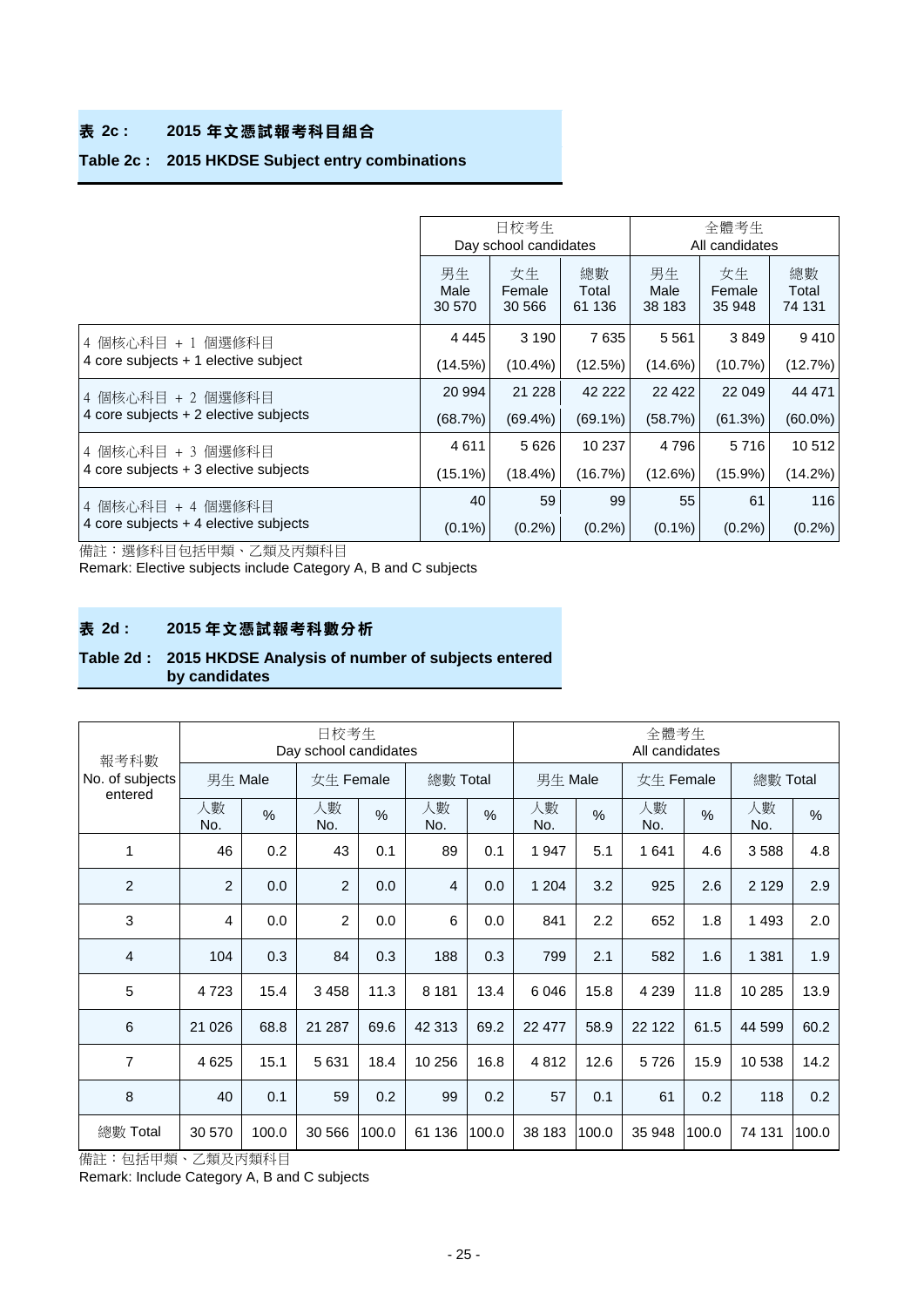## ■ 表 2e : 2015年文憑試有關報考核心科目的統計 → 日本考生

#### **Table 2e : 2015 HKDSE Analysis of candidates' entries relating to the core subjects**

**Day School Candidates**

|                                    |                           |                                                     | 有關報考核心科目的考生人數<br>Statistics of entries relating to the core subjects                                             |                                                          |                                                           |  |  |  |  |  |  |
|------------------------------------|---------------------------|-----------------------------------------------------|------------------------------------------------------------------------------------------------------------------|----------------------------------------------------------|-----------------------------------------------------------|--|--|--|--|--|--|
| 報考科數<br>No. of subjects<br>entered | 考生人數<br>No. of candidates | 四個核心科目均有報考<br>Entered for all four<br>core subjects | 只報考兩科語文及<br>數學必修部分<br>Entered for<br>both language<br>subjects and<br><b>Mathematics</b><br>Compulsory Part only | 只報考兩科語文<br>Entered for both<br>language subjects<br>only | 沒有報考四個核心科目<br>Did not enter for the<br>four core subjects |  |  |  |  |  |  |
| 1                                  | $(0.1\%)$<br>89           |                                                     |                                                                                                                  |                                                          | $(0.1\%)$<br>87                                           |  |  |  |  |  |  |
| 2                                  | $(0.0\%)$<br>4            |                                                     |                                                                                                                  |                                                          | $(0.0\%)$<br>$\mathbf{1}$                                 |  |  |  |  |  |  |
| 3                                  | $(0.0\%)$<br>6            |                                                     | $(0.0\%)$<br>2                                                                                                   | -                                                        |                                                           |  |  |  |  |  |  |
| 4                                  | 188<br>$(0.3\%)$          | 97<br>$(0.2\%)$                                     | $(0.0\%)$<br>$\overline{2}$                                                                                      |                                                          |                                                           |  |  |  |  |  |  |
| 5                                  | $(13.4\%)$<br>8 1 8 1     | 7 635 (12.5%)                                       | $(0.0\%)$<br>2                                                                                                   |                                                          |                                                           |  |  |  |  |  |  |
| 6                                  | 42 313<br>$(69.2\%)$      | 42 222 (69.1%)                                      | $(0.0\%)$<br>1                                                                                                   |                                                          |                                                           |  |  |  |  |  |  |
| 7                                  | 10 256<br>(16.8%)         | 10 237 (16.7%)                                      |                                                                                                                  |                                                          |                                                           |  |  |  |  |  |  |
| 8                                  | (0.2%)<br>99              | 99<br>$(0.2\%)$                                     |                                                                                                                  |                                                          |                                                           |  |  |  |  |  |  |
| 總數 Total                           | 61 136<br>$(100.0\%)$     | $(98.6\%)$<br>60 290                                | 7<br>$(0.0\%)$                                                                                                   |                                                          | 88<br>$(0.1\%)$                                           |  |  |  |  |  |  |

備註:包括甲類、乙類及丙類科目

Remark: Include Category A, B and C subjects

### **表 2f : 2015 年文憑試有關報考核心科目的統計 全體考生**

#### **Table 2f : 2015 HKDSE Analysis of candidates' entries relating to the core subjects**

**All Candidates**

|                                    |                           |                                                     | 有關報考核心科目的考生人數<br>Statistics of entries relating to the core subjects                                                    |                                                          |                                                           |  |  |  |  |  |  |  |
|------------------------------------|---------------------------|-----------------------------------------------------|-------------------------------------------------------------------------------------------------------------------------|----------------------------------------------------------|-----------------------------------------------------------|--|--|--|--|--|--|--|
| 報考科數<br>No. of subjects<br>entered | 考生人數<br>No. of candidates | 四個核心科目均有報考<br>Entered for all four<br>core subjects | 只報考兩科語文及<br>數學必修部分<br>Entered for<br>both language<br>subjects and<br><b>Mathematics</b><br><b>Compulsory Part only</b> | 只報考兩科語文<br>Entered for both<br>language subjects<br>only | 沒有報考四個核心科目<br>Did not enter for the<br>four core subjects |  |  |  |  |  |  |  |
| 1                                  | 3588<br>$(4.8\%)$         |                                                     |                                                                                                                         |                                                          | 336 (0.5%)                                                |  |  |  |  |  |  |  |
| 2                                  | 2 1 2 9<br>$(2.9\%)$      |                                                     |                                                                                                                         | 769 (1.0%)                                               | 48 (0.1%)                                                 |  |  |  |  |  |  |  |
| 3                                  | $(2.0\%)$<br>1 4 9 3      |                                                     | 280<br>$(0.4\%)$                                                                                                        | 135 (0.2%)                                               | 12 <sub>2</sub><br>$(0.0\%)$                              |  |  |  |  |  |  |  |
| 4                                  | $(1.9\%)$<br>1 3 8 1      | 342<br>$(0.5\%)$                                    | 319<br>$(0.4\%)$                                                                                                        | 21 (0.0%)                                                |                                                           |  |  |  |  |  |  |  |
| 5                                  | 10 285<br>(13.9%)         | 9 410 (12.7%)                                       | (0.2%)<br>124                                                                                                           | $5(0.0\%)$                                               |                                                           |  |  |  |  |  |  |  |
| 6                                  | 44 599<br>$(60.2\%)$      | 44 471 (60.0%)                                      | $(0.0\%)$<br>4                                                                                                          |                                                          |                                                           |  |  |  |  |  |  |  |
| $\overline{7}$                     | 10 538<br>(14.2%)         | 10 512 (14.2%)                                      | $(0.0\%)$<br>$\overline{2}$                                                                                             |                                                          |                                                           |  |  |  |  |  |  |  |
| 8                                  | 118<br>$(0.2\%)$          | $(0.2\%)$<br>116                                    |                                                                                                                         |                                                          |                                                           |  |  |  |  |  |  |  |
| 總數 Total                           | 74 131 (100.0%)           | 64 851<br>(87.5%)                                   | 729<br>$(1.0\%)$                                                                                                        | 930 (1.3%)                                               | 396<br>$(0.5\%)$                                          |  |  |  |  |  |  |  |

備註:包括甲類、乙類及丙類科目

Remark: Include Category A, B and C subjects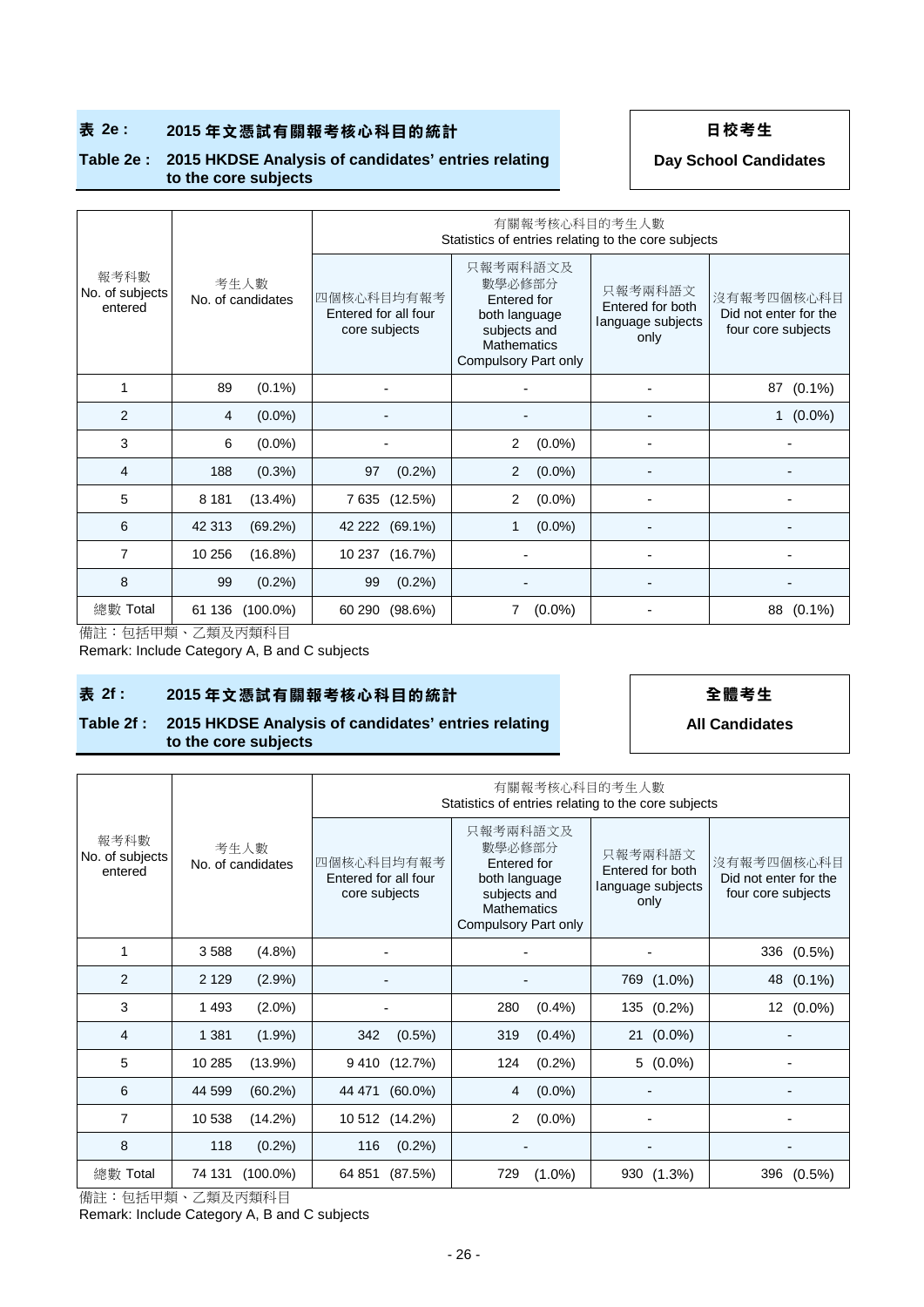### **Table 2g : 2015 HKDSE Entries statistics in each of the Category A subjects**

|                                                                                     |                        |     | 參與學校數目                             |              |         |                         | 報考人數    | No. of candidates entered |             |                 |
|-------------------------------------------------------------------------------------|------------------------|-----|------------------------------------|--------------|---------|-------------------------|---------|---------------------------|-------------|-----------------|
|                                                                                     | 科目<br>Subject          |     | No. of<br>participating<br>schools | 性別<br>Gender |         | 中文作答<br>Chinese version |         | 英文作答<br>English version   | 總數<br>Total |                 |
|                                                                                     |                        |     |                                    | 男生 Male      | 3 1 4 9 | (19.7%)                 | 3 3 3 2 | (20.9%                    | 6481        | $(40.6\%)$      |
| 生物<br>Biology                                                                       |                        | 427 | (95.3%)                            | 女生 Female    | 3890    | $(24.4\%)$              | 5 5 8 2 | $(35.0\%)$                | 9472        | $(59.4\%)$      |
|                                                                                     |                        |     |                                    | 總數 Total     | 7 0 3 9 | $(44.1\%)$              | 8914    | (55.9%)                   | 15 953      | $(100.0\%)$     |
|                                                                                     |                        |     |                                    | 男生 Male      | 1672    | $(18.0\%)$              | 2 4 0 0 | $(25.8\%)$                | 4 0 7 2     | $(43.8\%)$      |
| 企業、會計與財務概論                                                                          | 會計<br>Accounting       | 369 | $(82.4\%)$                         | 女生 Female    | 1590    | $(17.1\%)$              | 3 6 2 6 | $(39.0\%)$                | 5 2 1 6     | (56.2%)         |
|                                                                                     |                        |     |                                    | 總數 Total     | 3 2 6 2 | $(35.1\%)$              | 6 0 2 6 | $(64.9\%)$                | 9 2 8 8     | $(100.0\%)$     |
|                                                                                     |                        |     |                                    | 男生 Male      | 1 4 7 0 | $(39.0\%)$              | 389     | $(10.3\%)$                | 1859        | (49.3%)         |
| Business, Accounting and<br>Financial Studies<br>商業管理<br><b>Business Management</b> |                        | 174 | (38.8%)                            | 女生 Female    | 1 3 2 9 | (35.3%)                 | 582     | $(15.4\%)$                | 1911        | (50.7%)         |
|                                                                                     |                        |     |                                    | 總數 Total     | 2799    | (74.2%)                 | 971     | (25.8%)                   |             | 3770 (100.0%)   |
|                                                                                     |                        |     |                                    | 男生 Male      | 2 5 4 3 | (16.5%)                 | 5894    | (38.2%)                   | 8 4 3 7     | (54.7%)         |
| 化學<br>Chemistry                                                                     |                        | 419 | (93.5%)                            | 女生 Female    | 1577    | $(10.2\%)$              | 5 4 2 2 | $(35.1\%)$                | 6999        | (45.3%)         |
|                                                                                     |                        |     |                                    | 總數 Total     | 4 1 2 0 | (26.7%)                 | 11 316  | (73.3%)                   |             | 15 436 (100.0%) |
|                                                                                     |                        |     |                                    | 男生 Male      | 3014    | (47.7%)                 |         |                           | 3014        | (47.7%)         |
| 中國歷史                                                                                | <b>Chinese History</b> | 408 | $(91.1\%)$                         | 女生 Female    | 3 3 0 1 | (52.3%)                 |         |                           | 3 3 0 1     | (52.3%)         |
|                                                                                     |                        |     |                                    | 總數 Total     |         | 6 315 (100.0%)          |         |                           |             | 6 315 (100.0%)  |
|                                                                                     |                        |     |                                    | 男生 Male      | 30 158  | $(50.0\%)$              |         |                           | 30 158      | $(50.0\%)$      |
| 中國語文                                                                                | Chinese Language       |     | 448 (100.0%)                       | 女生 Female    | 30 147  | $(50.0\%)$              |         |                           | 30 147      | $(50.0\%)$      |
|                                                                                     |                        |     |                                    | 總數 Total     |         | 60 305 (100.0%)         |         | $\blacksquare$            |             | 60 305 (100.0%) |
|                                                                                     |                        |     |                                    | 男生 Male      | 29 788  | $(50.1\%)$              |         |                           | 29 788      | $(50.1\%)$      |
|                                                                                     | 廣東話<br>Cantonese       | 448 | $(100.0\%)$                        | 女生 Female    | 29 663  | $(49.9\%)$              |         |                           | 29 663      | $(49.9\%)$      |
|                                                                                     |                        |     |                                    | 總數 Total     |         | 59 451 (100.0%)         |         | $\blacksquare$            | 59 451      | $(100.0\%)$     |
| 選項 Option                                                                           |                        |     |                                    | 男生 Male      | 370     | (43.3%)                 |         | ÷,                        | 370         | $(43.3\%)$      |
|                                                                                     | 普通話<br>Putonghua       | 150 | (33.5%)                            | 女生 Female    | 484     | (56.7%)                 |         | $\overline{a}$            | 484         | (56.7%)         |
|                                                                                     |                        |     |                                    | 總數 Total     |         | 854 (100.0%)            |         | $\blacksquare$            |             | 854 (100.0%)    |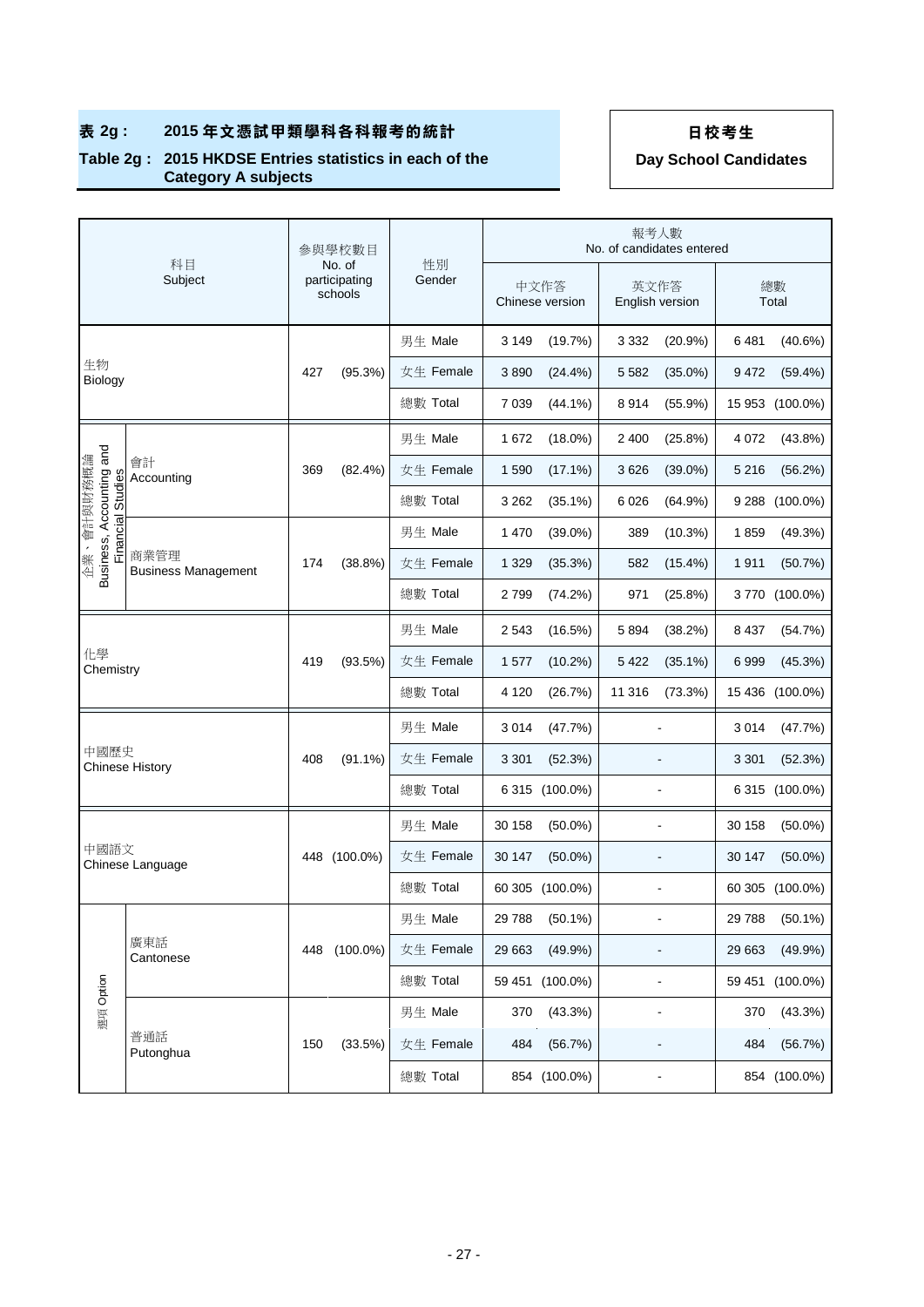### **Table 2g : 2015 HKDSE Entries statistics in each of the Category A subjects**

|                 |                                                                      |     | 參與學校數目                             |              | 報考人數<br>No. of candidates entered |                              |                |                         |         |                 |
|-----------------|----------------------------------------------------------------------|-----|------------------------------------|--------------|-----------------------------------|------------------------------|----------------|-------------------------|---------|-----------------|
|                 | 科目<br>Subject                                                        |     | No. of<br>participating<br>schools | 性別<br>Gender |                                   | 中文作答<br>Chinese version      |                | 英文作答<br>English version |         | 總數<br>Total     |
|                 |                                                                      |     |                                    | 男生 Male      | 589                               | (25.3%)                      |                | ٠                       | 589     | (25.3%)         |
| 中國文學            | <b>Chinese Literature</b>                                            | 176 | (39.3%)                            | 女生 Female    | 1741                              | (74.7%)                      |                |                         | 1741    | (74.7%)         |
|                 |                                                                      |     |                                    | 總數 Total     |                                   | 2 330 (100.0%)               |                |                         |         | 2 330 (100.0%)  |
|                 |                                                                      |     |                                    | 男生 Male      | 506                               | (71.7%)                      | 4              | $(0.6\%)$               | 510     | (72.2%)         |
|                 | 設計與應用科技<br>Design and Applied Technology                             | 59  | (13.2%)                            | 女生 Female    | 196                               | (27.8%)                      |                | $\overline{a}$          | 196     | (27.8%)         |
|                 |                                                                      |     |                                    | 總數 Total     | 702                               | $(99.4\%)$                   | 4              | $(0.6\%)$               |         | 706 (100.0%)    |
|                 |                                                                      |     |                                    | 男生 Male      | 57                                | (80.3%)                      | 2              | (2.8%)                  | 59      | $(83.1\%)$      |
|                 | 自動化操作<br>Automation                                                  | 8   | $(1.8\%)$                          | 女生 Female    | 12                                | (16.9%)                      |                |                         | 12      | $(16.9\%)$      |
|                 |                                                                      |     |                                    | 總數 Total     | 69                                | (97.2%)                      | 2              | $(2.8\%)$               | 71      | $(100.0\%)$     |
|                 | 創意數碼媒體<br>Creative Digital Media                                     |     | $(5.8\%)$                          | 男生 Male      | 215                               | (67.4%)                      | 1              | $(0.3\%)$               | 216     | (67.7%)         |
|                 |                                                                      | 26  |                                    | 女生 Female    | 103                               | (32.3%)                      |                | $\overline{a}$          | 103     | (32.3%)         |
|                 |                                                                      |     |                                    | 總數 Total     | 318                               | (99.7%)                      | 1              | $(0.3\%)$               |         | 319 (100.0%)    |
| Elective Part   |                                                                      |     |                                    | 男生 Male      | 287                               | (74.5%)                      | 3              | (0.8%                   | 290     | (75.3%)         |
|                 | 設計實踐及材料處理<br>Design Implementation and<br><b>Material Processing</b> | 38  | (8.5%)                             | 女生 Female    | 95                                | (24.7%)                      |                | $\overline{a}$          | 95      | (24.7%)         |
| 選修部分            |                                                                      |     |                                    | 總數 Total     | 382                               | (99.2%)                      | 3              | (0.8%                   |         | 385 (100.0%)    |
|                 |                                                                      |     |                                    | 男生 Male      |                                   | 6 (100.0%)                   |                |                         |         | 6 (100.0%)      |
|                 | 電子<br>Electronics                                                    | 3   | (0.7%                              | 女生 Female    |                                   | $\qquad \qquad \blacksquare$ |                | ÷                       |         |                 |
|                 |                                                                      |     |                                    | 總數 Total     |                                   | $6(100.0\%)$                 |                | ÷                       |         | 6 (100.0%)      |
|                 |                                                                      |     |                                    | 男生 Male      | 447                               | (70.8%)                      | 2              | $(0.3\%)$               | 449     | (71.2%)         |
|                 | 視像化及電腦輔助設計模塑<br>Visualisation and CAD<br>Modelling                   | 50  | (11.2%)                            | 女生 Female    | 182                               | $(28.8\%)$                   |                |                         | 182     | (28.8%)         |
|                 |                                                                      |     |                                    | 總數 Total     | 629                               | (99.7%)                      | $\overline{2}$ | $(0.3\%)$               |         | 631 (100.0%)    |
|                 |                                                                      |     |                                    | 男生 Male      | 3 9 6 9                           | $(23.8\%)$                   | 3935           | (23.6%)                 | 7 9 0 4 | (47.4%)         |
| 經濟<br>Economics |                                                                      | 433 | (96.7%)                            | 女生 Female    | 3 3 1 3                           | $(19.9\%)$                   | 5 4 5 3        | (32.7%)                 | 8766    | (52.6%)         |
|                 |                                                                      |     |                                    | 總數 Total     | 7 2 8 2                           | (43.7%)                      | 9 3 8 8        | (56.3%)                 |         | 16 670 (100.0%) |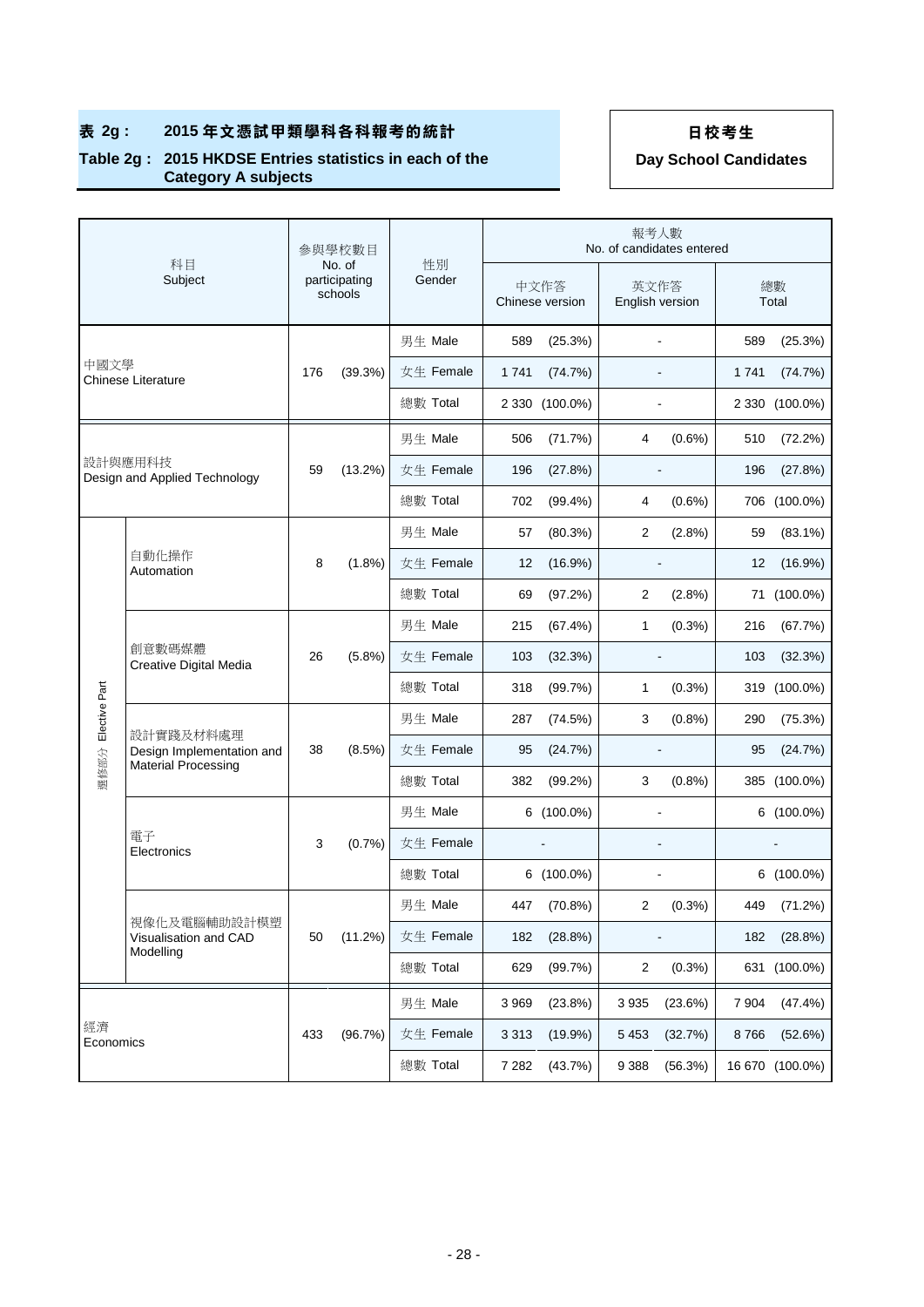### **Table 2g : 2015 HKDSE Entries statistics in each of the Category A subjects**

|                    |                                     |     | 參與學校數目                             |              |                         |              |                         | 報考人數<br>No. of candidates entered |             |                 |
|--------------------|-------------------------------------|-----|------------------------------------|--------------|-------------------------|--------------|-------------------------|-----------------------------------|-------------|-----------------|
|                    | 科目<br>Subject                       |     | No. of<br>participating<br>schools | 性別<br>Gender | 中文作答<br>Chinese version |              | 英文作答<br>English version |                                   | 總數<br>Total |                 |
|                    |                                     |     |                                    | 男生 Male      |                         |              | 30 519                  | $(50.0\%)$                        | 30 519      | $(50.0\%)$      |
| 英國語文               | English Language                    | 448 | $(100.0\%)$                        | 女生 Female    |                         |              | 30 521                  | $(50.0\%)$                        | 30 521      | $(50.0\%)$      |
|                    |                                     |     |                                    | 總數 Total     |                         |              |                         | 61 040 (100.0%)                   |             | 61 040 (100.0%) |
|                    |                                     |     |                                    | 男生 Male      | 295                     | $(41.1\%)$   | 4                       | $(0.6\%)$                         | 299         | (41.7%)         |
| 倫理與宗教              | <b>Ethics and Religious Studies</b> | 83  | (18.5%)                            | 女生 Female    | 394                     | $(55.0\%)$   | 24                      | (3.3%)                            | 418         | (58.3%)         |
|                    |                                     |     |                                    | 總數 Total     | 689                     | $(96.1\%)$   | 28                      | (3.9%)                            |             | 717 (100.0%)    |
|                    |                                     |     |                                    | 男生 Male      | 69                      | $(39.9\%)$   |                         | ÷.                                | 69          | (39.9%)         |
| 選修部分 Elective Part | 佛教<br><b>Buddhism</b>               | 17  | (3.8%)                             | 女生 Female    | 104                     | $(60.1\%)$   |                         | ÷,                                | 104         | $(60.1\%)$      |
|                    |                                     |     |                                    | 總數 Total     |                         | 173 (100.0%) |                         | $\overline{a}$                    |             | 173 (100.0%)    |
|                    | 基督宗教<br>Christianity                | 67  | $(15.0\%)$                         | 男生 Male      | 226                     | (41.5%)      | 4                       | (0.7%                             | 230         | (42.3%)         |
|                    |                                     |     |                                    | 女生 Female    | 290                     | (53.3%)      | 24                      | $(4.4\%)$                         | 314         | (57.7%)         |
|                    |                                     |     |                                    | 總數 Total     | 516                     | $(94.9\%)$   | 28                      | $(5.1\%)$                         |             | 544 (100.0%)    |
|                    |                                     |     |                                    | 男生 Male      | 3 2 4 9                 | (28.8%)      | 1 4 6 5                 | $(13.0\%)$                        | 4714        | $(41.8\%)$      |
| 地理<br>Geography    |                                     | 418 | (93.3%)                            | 女生 Female    | 3746                    | (33.2%)      | 2821                    | $(25.0\%)$                        | 6 5 67      | (58.2%)         |
|                    |                                     |     |                                    | 總數 Total     | 6995                    | $(62.0\%)$   | 4 2 8 6                 | $(38.0\%)$                        |             | 11 281 (100.0%) |
|                    |                                     |     |                                    | 男生 Male      | 267                     | (31.6%)      | 21                      | $(2.5\%)$                         | 288         | $(34.0\%)$      |
|                    | 健康管理與社會關懷<br>Health Management and  | 50  | (11.2%)                            | 女生 Female    | 506                     | (59.8%)      | 52                      | $(6.1\%)$                         | 558         | $(66.0\%)$      |
|                    | Social Care                         |     |                                    | 總數 Total     | 773                     | $(91.4\%)$   | 73                      | $(8.6\%)$                         |             | 846 (100.0%)    |
|                    |                                     |     |                                    | 男生 Male      | 1983                    | $(33.8\%)$   | 673                     | (11.5%)                           | 2656        | (45.3%)         |
| 歷史<br>History      |                                     | 319 | (71.2%)                            | 女生 Female    | 1806                    | $(30.8\%)$   | 1 400                   | (23.9%)                           | 3 2 0 6     | (54.7%)         |
|                    |                                     |     |                                    | 總數 Total     | 3789                    | (64.6%)      | 2073                    | $(35.4\%)$                        |             | 5 862 (100.0%)  |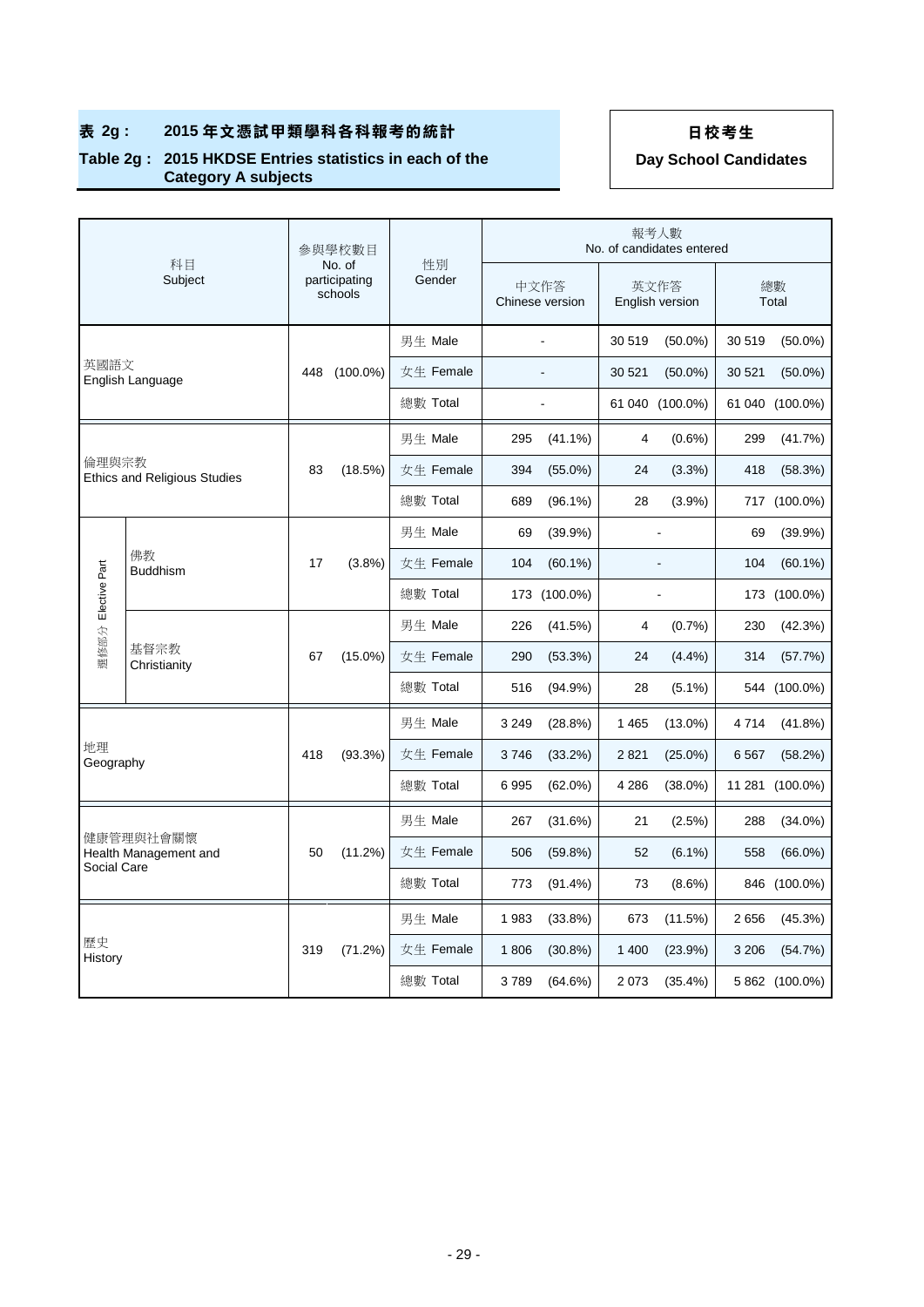### **Table 2g : 2015 HKDSE Entries statistics in each of the Category A subjects**

|               |                                                   |                                    | 參與學校數目      |              |         |                         |         | 報考人數<br>No. of candidates entered |             |                 |
|---------------|---------------------------------------------------|------------------------------------|-------------|--------------|---------|-------------------------|---------|-----------------------------------|-------------|-----------------|
|               | 科目<br>Subject                                     | No. of<br>participating<br>schools |             | 性別<br>Gender |         | 中文作答<br>Chinese version |         | 英文作答<br>English version           | 總數<br>Total |                 |
|               |                                                   |                                    |             | 男生 Male      | 3 0 6 8 | (48.6%)                 | 1 6 2 5 | (25.7%)                           | 4693        | (74.3%)         |
| Technology    | 資訊及通訊科技<br>Information and Communication          | 413                                | $(92.2\%)$  | 女生 Female    | 748     | $(11.8\%)$              | 874     | $(13.8\%)$                        | 1 6 2 2     | (25.7%)         |
|               |                                                   |                                    |             | 總數 Total     | 3816    | $(60.4\%)$              | 2 4 9 9 | (39.6%)                           |             | 6 315 (100.0%)  |
|               |                                                   |                                    |             | 男生 Male      | 284     | $(35.0\%)$              | 221     | (27.3%)                           | 505         | (62.3%)         |
|               | 數據庫<br>Database                                   | 56                                 | (12.5%)     | 女生 Female    | 101     | (12.5%)                 | 205     | (25.3%)                           | 306         | (37.7%)         |
|               |                                                   |                                    |             | 總數 Total     | 385     | (47.5%)                 | 426     | (52.5%)                           |             | 811 (100.0%)    |
|               | 數據通訊及建網                                           |                                    |             | 男生 Male      | 173     | (75.5%)                 | 27      | $(11.8\%)$                        | 200         | (87.3%)         |
| Elective Part | Data Communications and<br>Networking             | 18                                 | $(4.0\%)$   | 女生 Female    | 26      | $(11.4\%)$              | 3       | $(1.3\%)$                         | 29          | (12.7%)         |
|               |                                                   |                                    |             | 總數 Total     | 199     | $(86.9\%)$              | 30      | $(13.1\%)$                        | 229         | $(100.0\%)$     |
| 選修部分          | 多媒體製作及網站建構                                        | 294                                | (65.6%)     | 男生 Male      | 2 3 8 9 | (56.7%)                 | 735     | $(17.4\%)$                        | 3 1 2 4     | $(74.1\%)$      |
|               | Multimedia Production and<br>Web Site Development |                                    |             | 女生 Female    | 593     | $(14.1\%)$              | 500     | (11.9%)                           | 1 0 9 3     | (25.9%)         |
|               |                                                   |                                    |             | 總數 Total     | 2982    | (70.7%)                 | 1 2 3 5 | (29.3%)                           |             | 4 217 (100.0%)  |
|               |                                                   |                                    |             | 男生 Male      | 222     | $(21.0\%)$              | 642     | (60.7%)                           | 864         | (81.7%)         |
|               | 軟件開發<br>Software Development                      | 92                                 | (20.5%)     | 女生 Female    | 28      | $(2.6\%)$               | 166     | (15.7%)                           | 194         | (18.3%)         |
|               |                                                   |                                    |             | 總數 Total     | 250     | (23.6%)                 | 808     | (76.4%)                           |             | 1 058 (100.0%)  |
|               |                                                   |                                    |             | 男生 Male      | 27 170  | (44.5%)                 | 3 3 4 4 | $(5.5\%)$                         | 30 514      | $(50.0\%)$      |
| 通識教育          | <b>Liberal Studies</b>                            | 448                                | $(100.0\%)$ | 女生 Female    | 25 642  | $(42.0\%)$              | 4876    | $(8.0\%)$                         | 30 518      | $(50.0\%)$      |
|               |                                                   |                                    |             | 總數 Total     | 52 812  | (86.5%)                 | 8 2 2 0 | $(13.5\%)$                        |             | 61 032 (100.0%) |
|               |                                                   |                                    |             | 男生 Male      |         |                         | 18      | $(4.7\%)$                         | 18          | (4.7%)          |
| 英語文學          |                                                   | 27                                 | $(6.0\%)$   | 女生 Female    |         |                         | 364     | (95.3%)                           | 364         | (95.3%)         |
|               | Literature in English                             |                                    |             | 總數 Total     |         |                         |         | 382 (100.0%)                      |             | 382 (100.0%)    |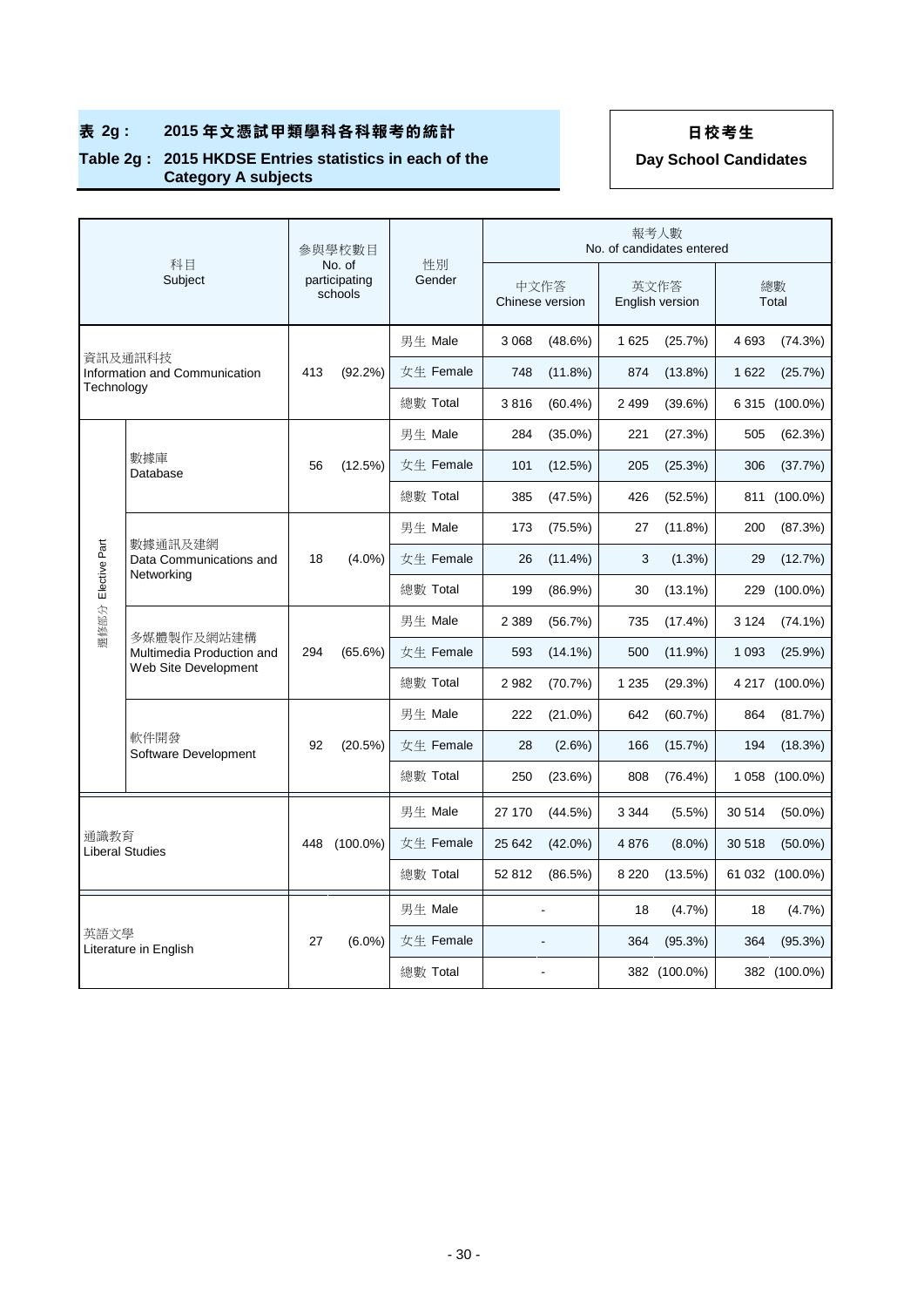### **Table 2g : 2015 HKDSE Entries statistics in each of the Category A subjects**

|                    | 科目                                                                |     | 參與學校數目                             | 性別        |         |                         | 報考人數    | No. of candidates entered |         |                 |
|--------------------|-------------------------------------------------------------------|-----|------------------------------------|-----------|---------|-------------------------|---------|---------------------------|---------|-----------------|
|                    | Subject                                                           |     | No. of<br>participating<br>schools | Gender    |         | 中文作答<br>Chinese version |         | 英文作答<br>English version   |         | 總數<br>Total     |
|                    |                                                                   |     |                                    | 男生 Male   | 15 26 3 | $(25.0\%)$              | 15 2 58 | $(25.0\%)$                | 30 521  | $(50.0\%)$      |
|                    | 必修部分<br><b>Compulsory Part</b>                                    | 448 | $(100.0\%)$                        | 女生 Female | 12859   | $(21.1\%)$              | 17 664  | (28.9%)                   | 30 523  | $(50.0\%)$      |
|                    |                                                                   |     |                                    | 總數 Total  | 28 122  | $(46.1\%)$              | 32 922  | (53.9%)                   | 61 044  | $(100.0\%)$     |
|                    |                                                                   |     |                                    | 男生 Male   | 550     | $(15.0\%)$              | 1 6 3 9 | (44.8%)                   | 2 1 8 9 | (59.8%)         |
| Mathematics        | 延伸部分(微積分與統計)<br><b>Extended Part (Calculus</b><br>and Statistics) | 302 | (67.4%)                            | 女生 Female | 297     | $(8.1\%)$               | 1 1 7 3 | $(32.1\%)$                | 1 4 7 0 | $(40.2\%)$      |
| 數學                 |                                                                   |     |                                    | 總數 Total  | 847     | $(23.1\%)$              | 2812    | $(76.9\%)$                | 3659    | $(100.0\%)$     |
|                    | 延伸部分(代數與微積分)                                                      |     |                                    | 男生 Male   | 625     | (11.8%)                 | 3 2 5 7 | (61.7%)                   | 3882    | (73.5%)         |
|                    | Extended Part (Algebra<br>and Calculus)                           | 343 | (76.6%)                            | 女生 Female | 184     | (3.5%)                  | 1 2 1 4 | $(23.0\%)$                | 1 3 9 8 | (26.5%)         |
|                    |                                                                   |     |                                    | 總數 Total  | 809     | (15.3%)                 | 4 4 7 1 | (84.7%)                   |         | 5 280 (100.0%)  |
|                    |                                                                   |     |                                    | 男生 Male   | 16      | (8.3%)                  | 67      | (34.9%)                   | 83      | (43.2%)         |
| 音樂<br>Music        |                                                                   | 75  | (16.7%)                            | 女生 Female | 16      | (8.3%)                  | 93      | $(48.4\%)$                | 109     | $(56.8\%)$      |
|                    |                                                                   |     |                                    | 總數 Total  | 32      | (16.7%)                 | 160     | (83.3%)                   |         | 192 (100.0%)    |
|                    |                                                                   |     |                                    | 男生 Male   | 2       | (66.7%)                 | 1       | (33.3%)                   |         | 3 (100.0%)      |
|                    | 專題研習<br><b>Special Project</b>                                    | 2   | $(0.4\%)$                          | 女生 Female |         |                         |         |                           |         |                 |
|                    |                                                                   |     |                                    | 總數 Total  | 2       | (66.7%)                 | 1       | (33.3%)                   |         | 3 (100.0%)      |
| 選修部分 Elective Part |                                                                   |     |                                    | 男生 Male   | 14      | $(7.4\%)$               | 66      | $(35.1\%)$                | 80      | (42.6%)         |
|                    | 演奏 II<br>Performing II                                            | 75  | (16.7%)                            | 女生 Female | 15      | $(8.0\%)$               | 93      | (49.5%)                   | 108     | (57.4%)         |
|                    |                                                                   |     |                                    | 總數 Total  | 29      | (15.4%)                 | 159     | (84.6%)                   |         | 188 (100.0%)    |
|                    |                                                                   |     |                                    | 男生 Male   |         |                         |         |                           |         |                 |
|                    | 創作 II<br><b>Creating II</b>                                       | 1   | (0.2%)                             | 女生 Female |         | 1 (100.0%)              |         |                           |         | 1 (100.0%)      |
|                    |                                                                   |     |                                    | 總數 Total  |         | $1(100.0\%)$            |         |                           |         | 1 (100.0%)      |
|                    |                                                                   |     |                                    | 男生 Male   | 614     | (75.2%)                 | 31      | (3.8%)                    | 645     | $(79.0\%)$      |
| 體育                 | <b>Physical Education</b>                                         | 88  | (19.6%)                            | 女生 Female | 146     | (17.9%)                 | 25      | $(3.1\%)$                 | 171     | $(21.0\%)$      |
|                    |                                                                   |     |                                    | 總數 Total  | 760     | $(93.1\%)$              | 56      | $(6.9\%)$                 |         | 816 (100.0%)    |
|                    |                                                                   |     |                                    | 男生 Male   | 2801    | (22.5%)                 | 6 1 9 9 | (49.9%)                   | 9 0 0 0 | (72.4%)         |
| 物理<br>Physics      |                                                                   | 425 | (94.9%)                            | 女生 Female | 626     | $(5.0\%)$               | 2 8 0 5 | (22.6%)                   | 3 4 3 1 | (27.6%)         |
|                    |                                                                   |     |                                    | 總數 Total  | 3 4 2 7 | (27.6%)                 | 9 0 0 4 | (72.4%)                   |         | 12 431 (100.0%) |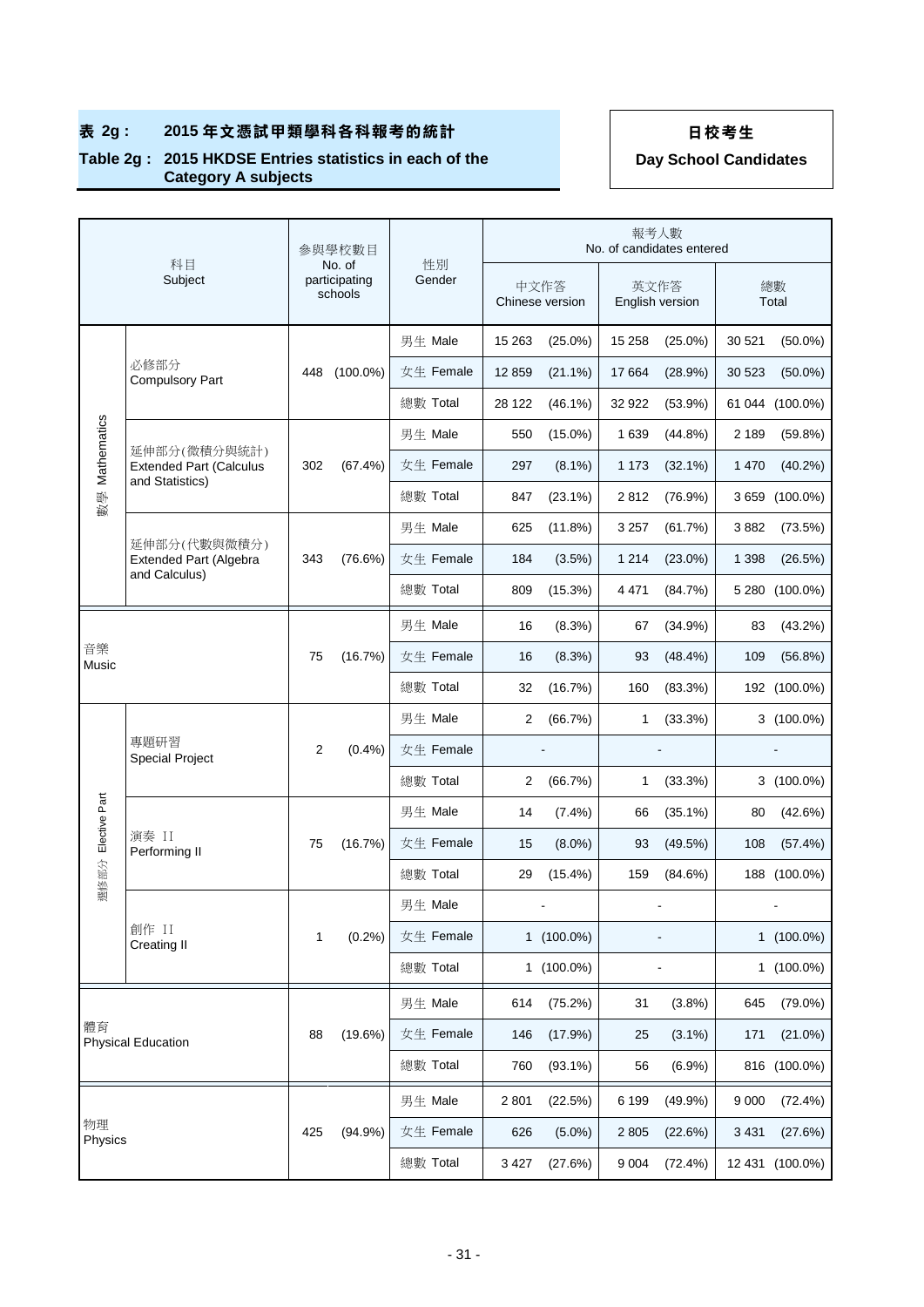### **Table 2g : 2015 HKDSE Entries statistics in each of the Category A subjects**

|         |                                                                 | 参與學校數目<br>No. of |                          |              |      |                         |     | 報考人數<br>No. of candidates entered |             |                |
|---------|-----------------------------------------------------------------|------------------|--------------------------|--------------|------|-------------------------|-----|-----------------------------------|-------------|----------------|
|         | 科目<br>Subject                                                   |                  | participating<br>schools | 性別<br>Gender |      | 中文作答<br>Chinese version |     | 英文作答<br>English version           | 總數<br>Total |                |
|         |                                                                 |                  |                          | 男生 Male      | 557  | (38.2%)                 | 214 | (14.7%)                           | 771         | (52.8%)        |
|         | 組合科學 (生物、化學)<br><b>Combined Science</b>                         | 102              | (22.8%)                  | 女生 Female    | 404  | (27.7%)                 | 284 | (19.5%)                           | 688         | (47.2%)        |
|         | (Biology, Chemistry)                                            |                  |                          | 總數 Total     | 961  | $(65.9\%)$              | 498 | $(34.1\%)$                        | 1459        | $(100.0\%)$    |
|         |                                                                 |                  |                          | 男生 Male      | 74   | $(48.1\%)$              | 34  | $(22.1\%)$                        | 108         | $(70.1\%)$     |
|         | 組合科學 (生物、物理)<br><b>Combined Science</b>                         | 20               | (4.5%)                   | 女生 Female    | 43   | (27.9%)                 | 3   | $(1.9\%)$                         | 46          | (29.9%)        |
|         | (Biology, Physics)                                              |                  |                          | 總數 Total     | 117  | $(76.0\%)$              | 37  | $(24.0\%)$                        |             | 154 (100.0%)   |
|         |                                                                 |                  |                          | 男生 Male      | 349  | (42.5%)                 | 185 | (22.5%)                           | 534         | $(65.0\%)$     |
|         | 組合科學 (化學、物理)<br><b>Combined Science</b><br>(Chemistry, Physics) | 78               | $(17.4\%)$               | 女生 Female    | 170  | (20.7%)                 | 118 | $(14.4\%)$                        | 288         | $(35.0\%)$     |
|         |                                                                 |                  |                          | 總數 Total     | 519  | $(63.1\%)$              | 303 | $(36.9\%)$                        |             | 822 (100.0%)   |
|         | 組合科學 (生物)<br><b>Combined Science</b><br>(Biology)               | 109              | (24.3%)                  | 男生 Male      | 631  | $(39.1\%)$              | 248 | $(15.4\%)$                        | 879         | (54.5%)        |
|         |                                                                 |                  |                          | 女生 Female    | 447  | (27.7%)                 | 287 | (17.8%)                           | 734         | (45.5%)        |
| Science |                                                                 |                  |                          | 總數 Total     | 1078 | $(66.8\%)$              | 535 | $(33.2\%)$                        |             | 1 613 (100.0%) |
| 科學      |                                                                 |                  | (31.9%)                  | 男生 Male      | 906  | (39.7%)                 | 399 | (17.5%)                           | 1 3 0 5     | (57.2%)        |
|         | 組合科學 (化學)<br><b>Combined Science</b><br>(Chemistry)             | 143              |                          | 女生 Female    | 574  | (25.2%)                 | 402 | (17.6%)                           | 976         | (42.8%)        |
|         |                                                                 |                  |                          | 總數 Total     | 1480 | $(64.9\%)$              | 801 | $(35.1\%)$                        | 2 281       | $(100.0\%)$    |
|         |                                                                 |                  |                          | 男生 Male      | 423  | (43.3%)                 | 219 | (22.4%)                           | 642         | (65.8%)        |
|         | 組合科學 (物理)<br><b>Combined Science</b>                            | 85               | $(19.0\%)$               | 女生 Female    | 213  | $(21.8\%)$              | 121 | $(12.4\%)$                        | 334         | $(34.2\%)$     |
|         | (Physics)                                                       |                  |                          | 總數 Total     | 636  | (65.2%)                 | 340 | $(34.8\%)$                        |             | 976 (100.0%)   |
|         |                                                                 |                  |                          | 男生 Male      | 980  | $(40.2\%)$              | 433 | (17.8%)                           | 1413        | $(58.0\%)$     |
|         | 組合科學<br><b>Combined Science</b>                                 | 149              | (33.3%)                  | 女生 Female    | 617  | (25.3%)                 | 405 | $(16.6\%)$                        | 1 0 2 2     | $(42.0\%)$     |
|         |                                                                 |                  |                          | 總數 Total     | 1597 | (65.6%)                 | 838 | $(34.4\%)$                        |             | 2 435 (100.0%) |
|         |                                                                 |                  |                          | 男生 Male      | 84   | $(45.4\%)$              | 17  | $(9.2\%)$                         | 101         | (54.6%)        |
|         | 綜合科學<br><b>Integrated Science</b>                               | 14               | $(3.1\%)$                | 女生 Female    | 46   | (24.9%)                 | 38  | (20.5%)                           | 84          | $(45.4\%)$     |
|         |                                                                 |                  |                          | 總數 Total     | 130  | (70.3%)                 | 55  | (29.7%)                           |             | 185 (100.0%)   |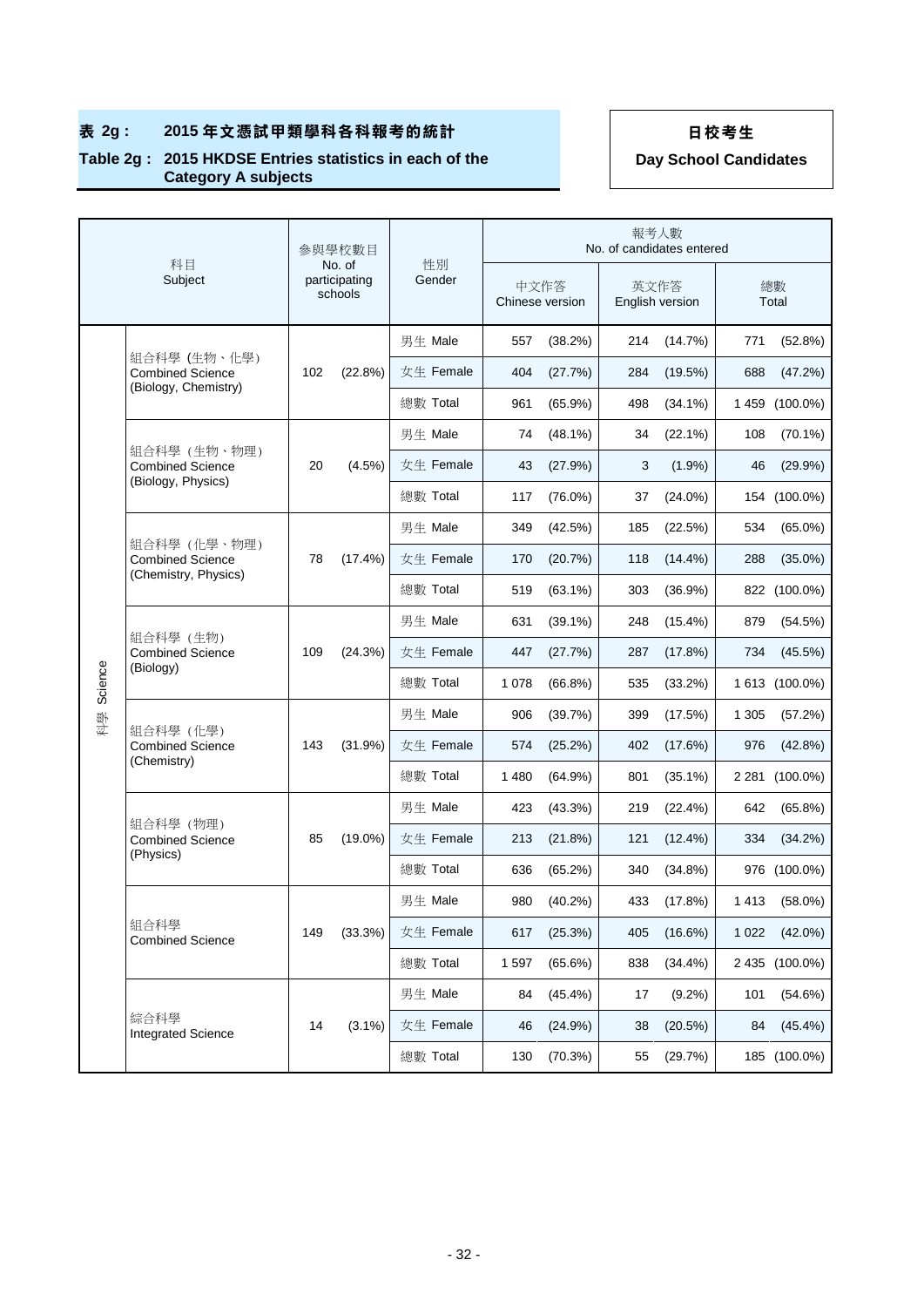### **Table 2g : 2015 HKDSE Entries statistics in each of the Category A subjects**

|                                                 | 科目                                                    |     | 參與學校數目                             |              |         |                         | 報考人數<br>No. of candidates entered |            |         |                  |
|-------------------------------------------------|-------------------------------------------------------|-----|------------------------------------|--------------|---------|-------------------------|-----------------------------------|------------|---------|------------------|
|                                                 | Subject                                               |     | No. of<br>participating<br>schools | 性別<br>Gender |         | 中文作答<br>Chinese version | 英文作答<br>English version           |            |         | 總數<br>Total      |
|                                                 |                                                       |     |                                    | 男生 Male      | 34      | $(13.1\%)$              | 3                                 | $(1.2\%)$  | 37      | $(14.2\%)$       |
| Technology and Living                           | 食品科學與科技<br>Food Science and<br>Technology             | 21  | (4.7%)                             | 女生 Female    | 150     | (57.7%)                 | 73                                | $(28.1\%)$ | 223     | $(85.8\%)$       |
| 科技與生活                                           |                                                       |     |                                    | 總數 Total     | 184     | $(70.8\%)$              | 76                                | (29.2%)    |         | 260 (100.0%)     |
|                                                 |                                                       |     |                                    | 男生 Male      | 11      | (15.7%)                 |                                   |            | 11      | (15.7%)          |
|                                                 | 服裝、成衣與紡織<br>Fashion, Clothing and<br><b>Textiles</b>  | 6   | $(1.3\%)$                          | 女生 Female    | 44      | (62.9%)                 | 15                                | (21.4%)    | 59      | (84.3%)          |
|                                                 |                                                       |     |                                    | 總數 Total     | 55      | (78.6%)                 | 15                                | (21.4%)    |         | 70 (100.0%)      |
|                                                 |                                                       |     |                                    | 男生 Male      | 1 3 0 6 | $(32.4\%)$              | 174                               | (4.3%)     | 1 4 8 0 | (36.7%)          |
| 旅遊與款待<br><b>Tourism and Hospitality Studies</b> |                                                       | 188 | $(42.0\%)$                         | 女生 Female    | 2 2 8 4 | (56.6%)                 | 272                               | $(6.7\%)$  | 2 5 5 6 | (63.3%)          |
|                                                 |                                                       |     |                                    | 總數 Total     | 3590    | $(88.9\%)$              | 446                               | $(11.1\%)$ |         | 4 036 (100.0%)   |
|                                                 |                                                       |     |                                    | 男生 Male      | 873     | (20.9%                  | 128                               | $(3.1\%)$  | 1 0 0 1 | $(24.0\%)$       |
| 視覺藝術<br>Visual Arts                             |                                                       | 363 | $(81.0\%)$                         | 女生 Female    | 2659    | (63.7%)                 | 517                               | $(12.4\%)$ | 3 1 7 6 | $(76.0\%)$       |
|                                                 |                                                       |     |                                    | 總數 Total     | 3532    | (84.6%)                 | 645                               | $(15.4\%)$ |         | 4 177 (100.0%)   |
|                                                 |                                                       |     |                                    | 男生 Male      | 544     | $(20.6\%)$              | 87                                | $(3.3\%)$  | 631     | (23.9%)          |
|                                                 | 視覺形式表達主題<br>Visual Presentation of a                  | 289 | (64.5%)                            | 女生 Female    | 1667    | $(63.1\%)$              | 344                               | $(13.0\%)$ | 2 0 1 1 | $(76.1\%)$       |
| 選修部分 Elective Part                              | Theme                                                 |     |                                    | 總數 Total     | 2 2 1 1 | (83.7%)                 | 431                               | (16.3%)    |         | 2 642 (100.0%)   |
|                                                 |                                                       |     |                                    | 男生 Male      | 329     | $(21.4\%)$              | 41                                | (2.7%)     | 370     | $(24.1\%)$       |
|                                                 | 設計<br>Design                                          | 201 | (44.9%)                            | 女生 Female    | 992     | (64.6%)                 | 173                               | (11.3%)    | 1 1 6 5 | (75.9%)          |
|                                                 |                                                       |     |                                    | 總數 Total     | 1 3 2 1 | $(86.1\%)$              | 214                               | (13.9%)    |         | 1 535 (100.0%)   |
|                                                 |                                                       |     |                                    | 男生 Male      | 71 323  | (30.5%)                 | 45 396                            | $(19.4\%)$ | 116 719 | $(50.0\%)$       |
|                                                 | 所有甲類學科設有中、英文試卷科目<br>All Category A bilingual subjects | 448 | $(100.0\%)$                        | 女生 Female    | 64 184  | (27.5%)                 | 52 619                            | (22.5%)    | 116 803 | $(50.0\%)$       |
|                                                 |                                                       |     |                                    | 總數 Total     | 135 507 | $(58.0\%)$              | 98 015                            | $(42.0\%)$ |         | 233 522 (100.0%) |
|                                                 |                                                       |     |                                    | 男生 Male      | 105 084 | (28.9%)                 | 75 933                            | (20.9%     | 181 017 | (49.7%)          |
|                                                 | 所有甲類學科                                                |     | $(100.0\%)$<br>448                 | 女生 Female    | 99 373  | (27.3%)                 | 83 504                            | (22.9%)    | 182 877 | (50.3%)          |
|                                                 | All Category A subjects                               |     |                                    | 總數 Total     | 204 457 | (56.2%)                 | 159 437                           | $(43.8\%)$ |         | 363 894 (100.0%) |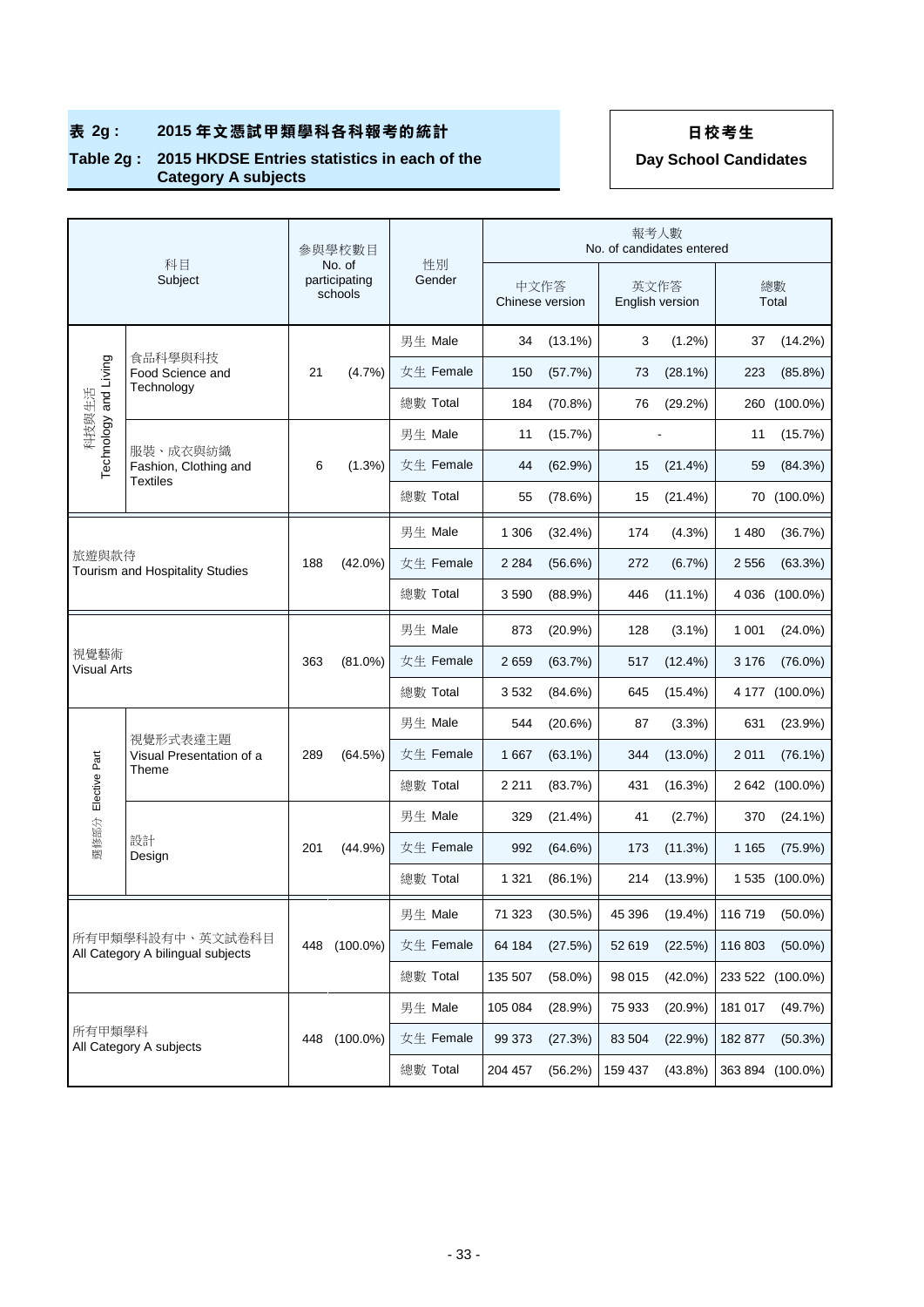### **Table 2h : 2015 HKDSE Entries statistics in each of the Category A subjects**

|                      | 科目<br>Subject                                                                       |     | 參與學校數目                             |              |         |                         | 報考人數                    | No. of candidates entered |         |             |
|----------------------|-------------------------------------------------------------------------------------|-----|------------------------------------|--------------|---------|-------------------------|-------------------------|---------------------------|---------|-------------|
|                      |                                                                                     |     | No. of<br>participating<br>schools | 性別<br>Gender |         | 中文作答<br>Chinese version | 英文作答<br>English version |                           |         | 總數<br>Total |
|                      |                                                                                     |     |                                    | 男生 Male      | 3554    | $(20.4\%)$              | 3677                    | $(21.1\%)$                | 7 2 3 1 | $(41.4\%)$  |
| 生物<br><b>Biology</b> |                                                                                     | 441 | (88.7%)                            | 女生 Female    | 4 2 9 0 | (24.6%)                 | 5929                    | $(34.0\%)$                | 10 219  | (58.6%)     |
|                      |                                                                                     |     |                                    | 總數 Total     | 7844    | $(45.0\%)$              | 9606                    | $(55.0\%)$                | 17 450  | $(100.0\%)$ |
|                      |                                                                                     |     |                                    | 男生 Male      | 1875    | (18.6%)                 | 2 6 2 4                 | $(26.1\%)$                | 4 4 9 9 | (44.7%)     |
| 企業、會計與財務概論           | 會計<br>Accounting                                                                    | 394 | (79.3%)                            | 女生 Female    | 1715    | $(17.0\%)$              | 3846                    | (38.2%)                   | 5 5 6 1 | (55.3%)     |
|                      |                                                                                     |     |                                    | 總數 Total     | 3590    | (35.7%)                 | 6470                    | (64.3%)                   | 10 060  | $(100.0\%)$ |
|                      |                                                                                     |     |                                    | 男生 Male      | 1624    | (39.3%)                 | 438                     | (10.6%)                   | 2 0 6 2 | (49.9%      |
|                      | Business, Accounting and<br>Financial Studies<br>商業管理<br><b>Business Management</b> |     | (39.8%)                            | 女生 Female    | 1 4 5 3 | $(35.1\%)$              | 621                     | $(15.0\%)$                | 2 0 7 4 | $(50.1\%)$  |
|                      |                                                                                     |     |                                    | 總數 Total     | 3 0 7 7 | $(74.4\%)$              | 1 0 5 9                 | (25.6%)                   | 4 136   | $(100.0\%)$ |
|                      |                                                                                     |     |                                    | 男生 Male      | 2898    | (17.2%)                 | 6512                    | (38.6%)                   | 9410    | (55.8%)     |
| 化學<br>Chemistry      |                                                                                     | 431 | (86.7%)                            | 女生 Female    | 1731    | (10.3%)                 | 5708                    | (33.9%)                   | 7439    | (44.2%)     |
|                      |                                                                                     |     |                                    | 總數 Total     | 4629    | (27.5%)                 | 12 2 2 0                | (72.5%)                   | 16849   | $(100.0\%)$ |
|                      |                                                                                     |     |                                    | 男生 Male      | 3 3 8 2 | (48.8%)                 |                         | ÷                         | 3 3 8 2 | (48.8%)     |
| 中國歷史                 | <b>Chinese History</b>                                                              | 432 | (86.9%)                            | 女生 Female    | 3546    | (51.2%)                 |                         |                           | 3546    | (51.2%)     |
|                      |                                                                                     |     |                                    | 總數 Total     | 6928    | $(100.0\%)$             |                         |                           | 6928    | $(100.0\%)$ |
|                      |                                                                                     |     |                                    | 男生 Male      | 35 338  | (51.3%)                 |                         |                           | 35 338  | (51.3%)     |
| 中國語文                 | Chinese Language                                                                    | 493 | $(99.2\%)$                         | 女生 Female    | 33 4 95 | (48.7%)                 |                         | $\overline{\phantom{a}}$  | 33 4 95 | (48.7%)     |
|                      |                                                                                     |     |                                    | 總數 Total     | 68 833  | $(100.0\%)$             |                         |                           | 68 833  | $(100.0\%)$ |
|                      |                                                                                     |     |                                    | 男生 Male      | 34 897  | $(51.4\%)$              |                         |                           | 34 897  | $(51.4\%)$  |
|                      | 廣東話<br>Cantonese                                                                    | 493 | $(99.2\%)$                         | 女生 Female    | 32 935  | (48.6%)                 |                         |                           | 32 935  | (48.6%)     |
|                      |                                                                                     |     |                                    | 總數 Total     | 67832   | $(100.0\%)$             |                         |                           | 67 832  | $(100.0\%)$ |
| 選項 Option            |                                                                                     |     |                                    | 男生 Male      | 441     | $(44.1\%)$              |                         | ÷                         | 441     | $(44.1\%)$  |
|                      | 普通話<br>Putonghua                                                                    | 159 | $(32.0\%)$                         | 女生 Female    | 560     | $(55.9\%)$              |                         |                           | 560     | $(55.9\%)$  |
|                      |                                                                                     |     |                                    | 總數 Total     | 1 0 0 1 | $(100.0\%)$             |                         |                           | 1 0 0 1 | $(100.0\%)$ |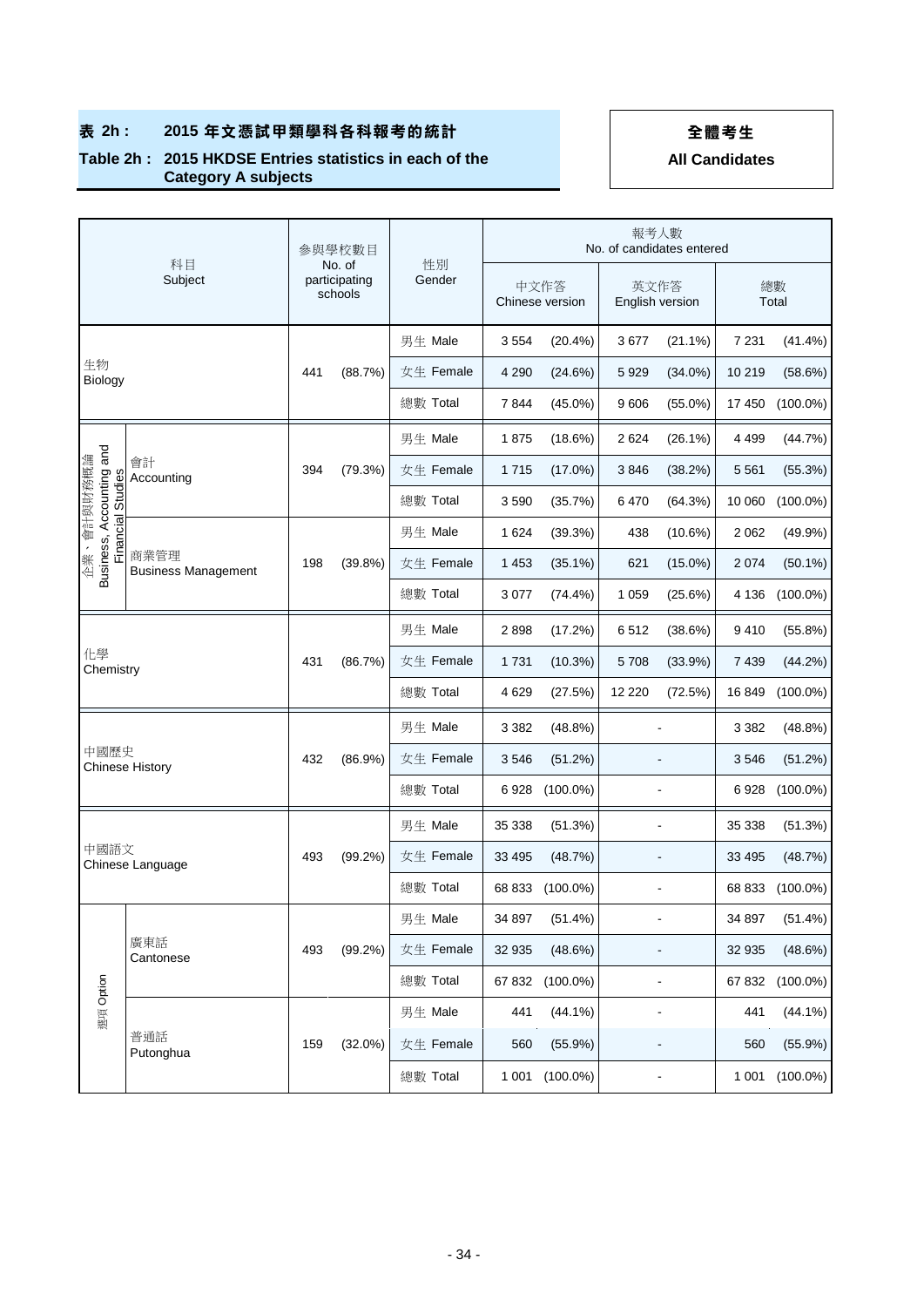### **Table 2h : 2015 HKDSE Entries statistics in each of the Category A subjects**

|                    | 科目                                                                   |     | 參與學校數目                             |              |         |                         | 報考人數                    | No. of candidates entered |         |             |
|--------------------|----------------------------------------------------------------------|-----|------------------------------------|--------------|---------|-------------------------|-------------------------|---------------------------|---------|-------------|
|                    | Subject                                                              |     | No. of<br>participating<br>schools | 性別<br>Gender |         | 中文作答<br>Chinese version | 英文作答<br>English version |                           |         | 總數<br>Total |
|                    |                                                                      |     |                                    | 男生 Male      | 673     | (26.7%)                 |                         | ÷                         | 673     | (26.7%)     |
| 中國文學               | Chinese Literature                                                   | 180 | $(36.2\%)$                         | 女生 Female    | 1848    | (73.3%)                 |                         |                           | 1848    | (73.3%)     |
|                    |                                                                      |     |                                    | 總數 Total     | 2 5 21  | $(100.0\%)$             |                         | ä,                        | 2 5 21  | $(100.0\%)$ |
|                    |                                                                      |     |                                    | 男生 Male      | 520     | (71.4%)                 | 7                       | $(1.0\%)$                 | 527     | (72.4%)     |
|                    | 設計與應用科技<br>Design and Applied Technology                             | 63  | (12.7%)                            | 女生 Female    | 201     | (27.6%)                 |                         |                           | 201     | (27.6%)     |
|                    |                                                                      |     |                                    | 總數 Total     | 721     | $(99.0\%)$              | 7                       | $(1.0\%)$                 | 728     | $(100.0\%)$ |
|                    |                                                                      |     |                                    | 男生 Male      | 57      | (80.3%)                 | 2                       | (2.8%)                    | 59      | $(83.1\%)$  |
|                    | 自動化操作<br>Automation                                                  |     | $(1.6\%)$                          | 女生 Female    | 12      | (16.9%)                 |                         |                           | 12      | (16.9%)     |
|                    |                                                                      |     |                                    | 總數 Total     | 69      | (97.2%)                 | 2                       | (2.8%)                    | 71      | $(100.0\%)$ |
|                    | 創意數碼媒體<br>Creative Digital Media                                     | 27  | $(5.4\%)$                          | 男生 Male      | 220     | (66.9%)                 | 1                       | $(0.3\%)$                 | 221     | (67.2%)     |
|                    |                                                                      |     |                                    | 女生 Female    | 108     | (32.8%)                 |                         | $\overline{a}$            | 108     | (32.8%)     |
|                    |                                                                      |     |                                    | 總數 Total     | 328     | (99.7%)                 | 1                       | $(0.3\%)$                 | 329     | $(100.0\%)$ |
|                    |                                                                      |     |                                    | 男生 Male      | 296     | (74.6%)                 | 6                       | (1.5%)                    | 302     | $(76.1\%)$  |
| 選修部分 Elective Part | 設計實踐及材料處理<br>Design Implementation and<br><b>Material Processing</b> | 41  | (8.2%)                             | 女生 Female    | 95      | (23.9%)                 |                         |                           | 95      | (23.9%)     |
|                    |                                                                      |     |                                    | 總數 Total     | 391     | (98.5%)                 | 6                       | (1.5%)                    | 397     | $(100.0\%)$ |
|                    |                                                                      |     |                                    | 男生 Male      |         | 6 (100.0%)              |                         |                           |         | 6 (100.0%)  |
|                    | 電子<br>Electronics                                                    | 3   | $(0.6\%)$                          | 女生 Female    |         |                         |                         |                           |         |             |
|                    |                                                                      |     |                                    | 總數 Total     | 6       | $(100.0\%)$             |                         |                           | 6       | $(100.0\%)$ |
|                    | 視像化及電腦輔助設計模塑                                                         |     |                                    | 男生 Male      | 461     | (70.6%)                 | 5                       | (0.8%)                    | 466     | (71.4%)     |
|                    | Visualisation and CAD<br>Modelling                                   | 54  | $(10.9\%)$                         | 女生 Female    | 187     | (28.6%)                 |                         |                           | 187     | (28.6%)     |
|                    |                                                                      |     |                                    | 總數 Total     | 648     | $(99.2\%)$              | 5                       | (0.8%)                    | 653     | $(100.0\%)$ |
|                    |                                                                      |     |                                    | 男生 Male      | 4 6 22  | $(25.0\%)$              | 4 4 0 1                 | (23.8%)                   | 9 0 23  | (48.8%)     |
| 經濟                 | Economics                                                            | 460 | (92.6%)                            | 女生 Female    | 3707    | $(20.0\%)$              | 5773                    | (31.2%)                   | 9 4 8 0 | (51.2%)     |
|                    |                                                                      |     |                                    | 總數 Total     | 8 3 2 9 | $(45.0\%)$              | 10 174                  | $(55.0\%)$                | 18 503  | $(100.0\%)$ |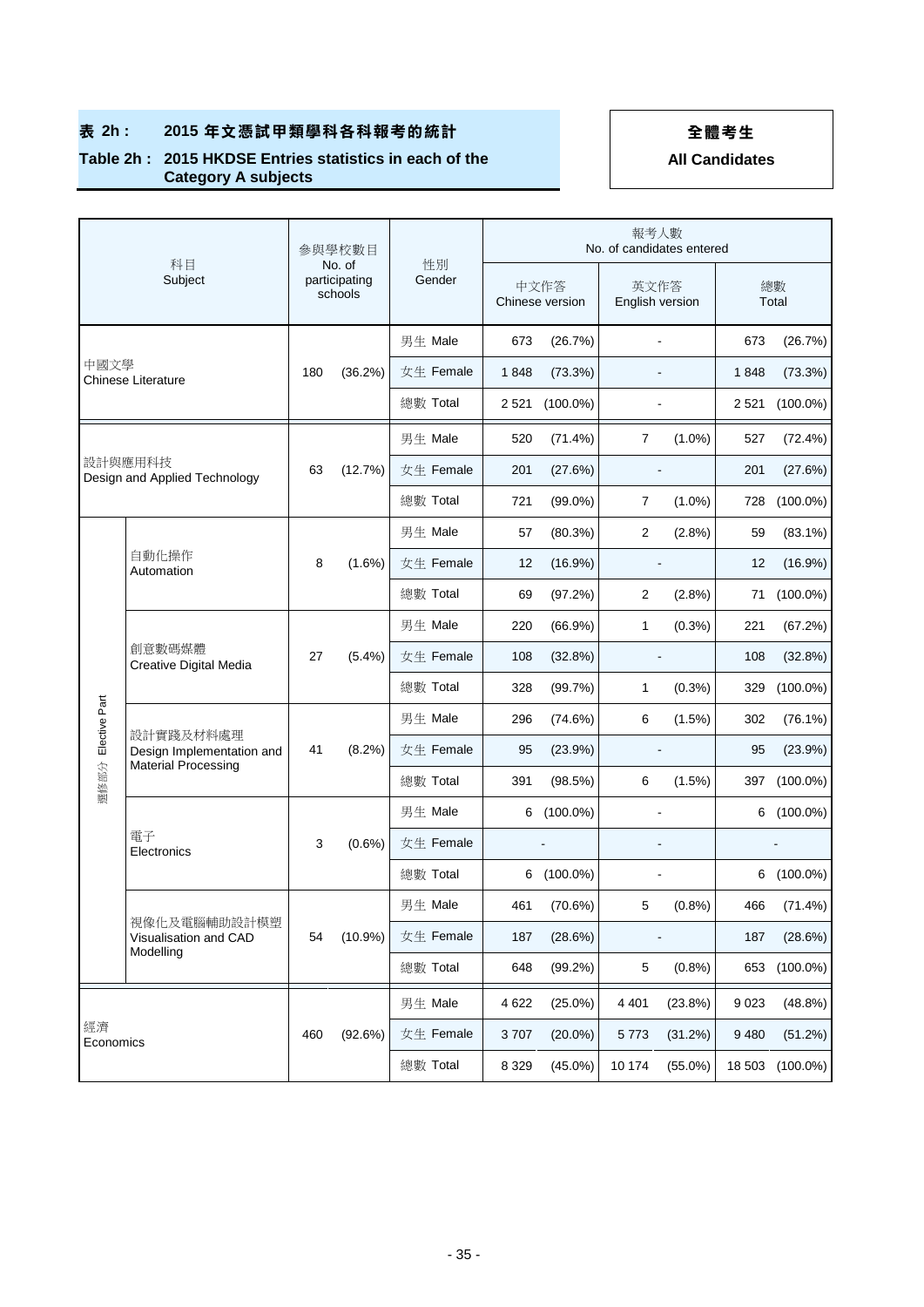### **Table 2h : 2015 HKDSE Entries statistics in each of the Category A subjects**

|                 | 科目                                  |     | 參與學校數目                             |              |         |                         |         | 報考人數<br>No. of candidates entered |             |                 |
|-----------------|-------------------------------------|-----|------------------------------------|--------------|---------|-------------------------|---------|-----------------------------------|-------------|-----------------|
|                 | Subject                             |     | No. of<br>participating<br>schools | 性別<br>Gender |         | 中文作答<br>Chinese version |         | 英文作答<br>English version           | 總數<br>Total |                 |
|                 |                                     |     |                                    | 男生 Male      |         |                         | 36 117  | (51.2%)                           | 36 117      | (51.2%)         |
| 英國語文            | English Language                    | 495 | (99.6%)                            | 女生 Female    |         |                         | 34 357  | $(48.8\%)$                        | 34 357      | $(48.8\%)$      |
|                 |                                     |     |                                    | 總數 Total     |         |                         |         | 70 474 (100.0%)                   |             | 70 474 (100.0%) |
|                 |                                     |     |                                    | 男生 Male      | 341     | $(42.8\%)$              | 4       | $(0.5\%)$                         | 345         | (43.3%)         |
| 倫理與宗教           | <b>Ethics and Religious Studies</b> | 85  | $(17.1\%)$                         | 女生 Female    | 427     | (53.6%)                 | 24      | $(3.0\%)$                         | 451         | (56.7%)         |
|                 |                                     |     |                                    | 總數 Total     | 768     | (96.5%)                 | 28      | $(3.5\%)$                         | 796         | $(100.0\%)$     |
|                 |                                     |     |                                    | 男生 Male      | 90      | (44.3%)                 |         | $\overline{a}$                    | 90          | (44.3%)         |
|                 | 佛教<br><b>Buddhism</b>               |     | $(3.4\%)$                          | 女生 Female    | 113     | (55.7%)                 |         |                                   |             | (55.7%)         |
| Elective Part   |                                     |     |                                    | 總數 Total     | 203     | $(100.0\%)$             |         |                                   | 203         | $(100.0\%)$     |
| 選修部分            |                                     |     |                                    | 男生 Male      | 251     | (42.3%)                 | 4       | (0.7%                             | 255         | $(43.0\%)$      |
|                 | 基督宗教<br>Christianity                | 69  | $(13.9\%)$                         | 女生 Female    | 314     | $(53.0\%)$              | 24      | $(4.0\%)$                         | 338         | $(57.0\%)$      |
|                 |                                     |     |                                    | 總數 Total     | 565     | (95.3%)                 | 28      | (4.7%)                            | 593         | $(100.0\%)$     |
|                 |                                     |     |                                    | 男生 Male      | 3576    | (29.7%)                 | 1 5 5 7 | (12.9%)                           | 5 1 3 3     | (42.6%)         |
| 地理<br>Geography |                                     | 440 | (88.5%)                            | 女生 Female    | 3 9 9 5 | (33.2%)                 | 2912    | (24.2%)                           | 6 9 0 7     | (57.4%)         |
|                 |                                     |     |                                    | 總數 Total     | 7571    | (62.9%)                 | 4 4 6 9 | $(37.1\%)$                        | 12 040      | $(100.0\%)$     |
|                 |                                     |     |                                    | 男生 Male      | 314     | $(33.4\%)$              | 21      | $(2.2\%)$                         | 335         | (35.6%)         |
|                 | 健康管理與社會關懷<br>Health Management and  |     | (11.3%)                            | 女生 Female    | 551     | (58.6%)                 | 55      | $(5.8\%)$                         | 606         | $(64.4\%)$      |
|                 | Social Care                         |     |                                    | 總數 Total     | 865     | $(91.9\%)$              | 76      | $(8.1\%)$                         | 941         | $(100.0\%)$     |
|                 |                                     |     |                                    | 男生 Male      | 2 2 6 4 | $(35.4\%)$              | 731     | (11.4%)                           | 2 9 9 5     | $(46.8\%)$      |
| 歷史<br>History   |                                     | 330 | $(66.4\%)$                         | 女生 Female    | 1956    | (30.6%)                 | 1 4 4 9 | (22.6%)                           | 3 4 0 5     | (53.2%)         |
|                 |                                     |     |                                    | 總數 Total     | 4 2 2 0 | $(65.9\%)$              | 2 180   | $(34.1\%)$                        | 6400        | $(100.0\%)$     |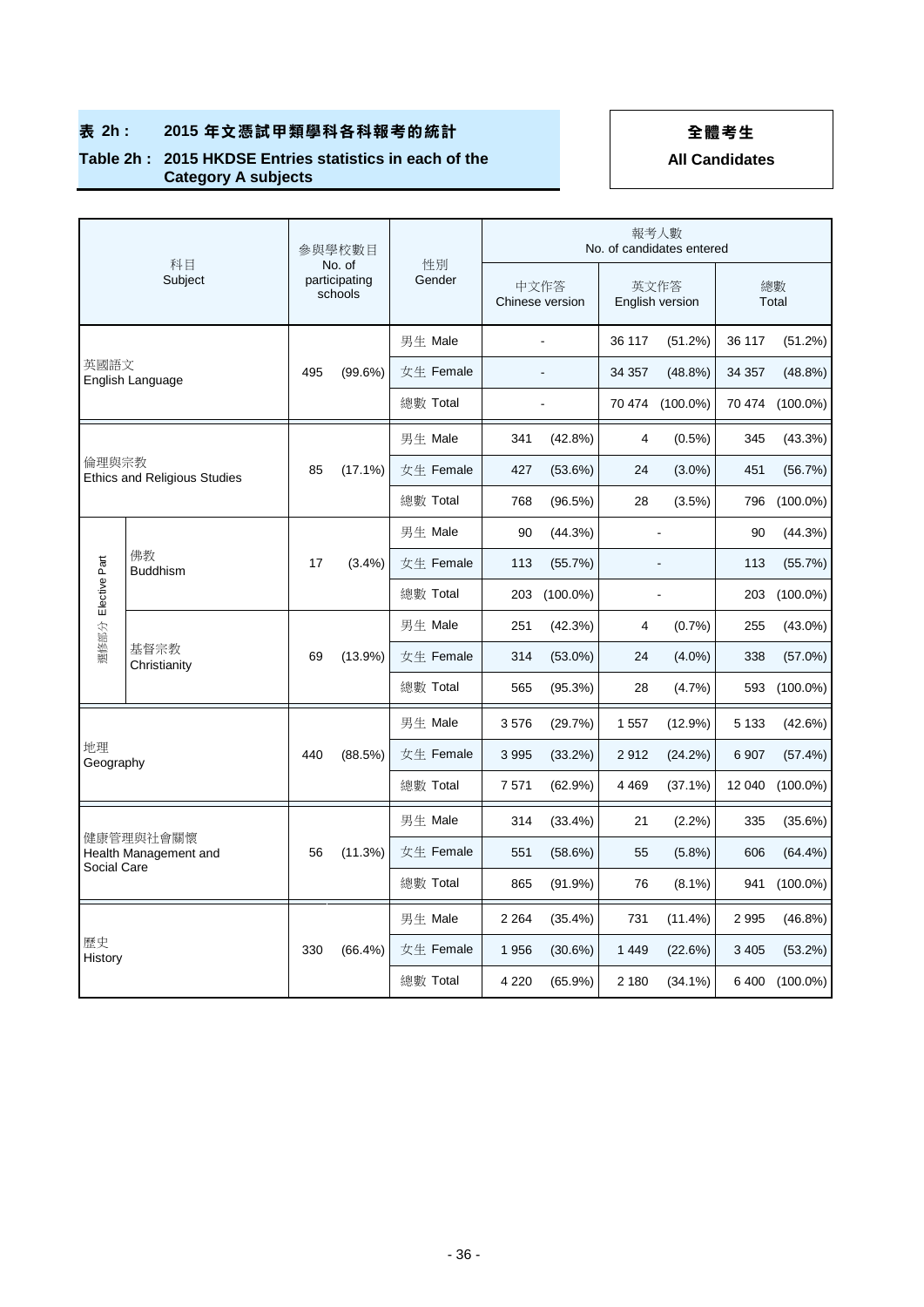### **Table 2h : 2015 HKDSE Entries statistics in each of the Category A subjects**

|                       | 科目                                                |     | 參與學校數目                             |              |         |                         |         | 報考人數<br>No. of candidates entered |         |                 |
|-----------------------|---------------------------------------------------|-----|------------------------------------|--------------|---------|-------------------------|---------|-----------------------------------|---------|-----------------|
|                       | Subject                                           |     | No. of<br>participating<br>schools | 性別<br>Gender |         | 中文作答<br>Chinese version |         | 英文作答<br>English version           |         | 總數<br>Total     |
|                       |                                                   |     |                                    | 男生 Male      | 3 2 9 9 | (48.6%)                 | 1790    | $(26.4\%)$                        | 5 0 8 9 | $(75.0\%)$      |
|                       | 資訊及通訊科技<br>Information and Communication          | 430 | (86.5%)                            | 女生 Female    | 792     | (11.7%)                 | 906     | $(13.3\%)$                        | 1 6 9 8 | $(25.0\%)$      |
| Technology            |                                                   |     |                                    | 總數 Total     | 4 0 9 1 | $(60.3\%)$              | 2696    | (39.7%)                           | 6787    | $(100.0\%)$     |
|                       |                                                   |     |                                    | 男生 Male      | 308     | (35.7%)                 | 242     | $(28.0\%)$                        | 550     | (63.7%)         |
|                       | 數據庫<br>Database                                   | 57  | (11.5%)                            | 女生 Female    | 104     | $(12.1\%)$              | 209     | (24.2%)                           | 313     | (36.3%)         |
|                       |                                                   |     |                                    | 總數 Total     | 412     | (47.7%)                 | 451     | (52.3%)                           | 863     | $(100.0\%)$     |
|                       | 數據通訊及建網                                           |     | (3.8%)                             | 男生 Male      | 187     | (74.5%)                 | 33      | $(13.1\%)$                        | 220     | (87.6%)         |
|                       | Data Communications and<br>Networking             |     |                                    | 女生 Female    | 28      | (11.2%)                 | 3       | $(1.2\%)$                         | 31      | $(12.4\%)$      |
| Elective Part<br>選修部分 |                                                   |     |                                    | 總數 Total     | 215     | (85.7%)                 | 36      | (14.3%)                           | 251     | $(100.0\%)$     |
|                       | 多媒體製作及網站建構                                        | 309 | (62.2%)                            | 男生 Male      | 2573    | (56.7%)                 | 811     | (17.9%)                           | 3 3 8 4 | (74.6%)         |
|                       | Multimedia Production and<br>Web Site Development |     |                                    | 女生 Female    | 631     | $(13.9\%)$              | 523     | (11.5%)                           | 1 1 5 4 | (25.4%)         |
|                       |                                                   |     |                                    | 總數 Total     | 3 2 0 4 | (70.6%)                 | 1 3 3 4 | (29.4%)                           | 4 5 3 8 | $(100.0\%)$     |
|                       |                                                   |     |                                    | 男生 Male      | 231     | $(20.4\%)$              | 704     | $(62.0\%)$                        | 935     | $(82.4\%)$      |
|                       | 軟件開發<br>Software Development                      | 92  | (18.5%)                            | 女生 Female    | 29      | (2.6%)                  | 171     | $(15.1\%)$                        | 200     | (17.6%)         |
|                       |                                                   |     |                                    | 總數 Total     | 260     | (22.9%)                 | 875     | $(77.1\%)$                        | 1 1 3 5 | $(100.0\%)$     |
|                       |                                                   |     |                                    | 男生 Male      | 30 745  | $(45.8\%)$              | 3573    | $(5.3\%)$                         | 34 318  | $(51.1\%)$      |
|                       | 通識教育<br><b>Liberal Studies</b>                    |     | $(99.4\%)$                         | 女生 Female    | 27 756  | (41.3%)                 | 5 0 5 2 | (7.5%)                            | 32 808  | (48.9%)         |
|                       |                                                   |     |                                    | 總數 Total     | 58 501  | (87.2%)                 | 8 6 25  | (12.8%)                           |         | 67 126 (100.0%) |
|                       |                                                   |     |                                    | 男生 Male      |         |                         | 22      | $(5.6\%)$                         | 22      | $(5.6\%)$       |
|                       | 英語文學<br>Literature in English                     | 27  | (5.4%)                             | 女生 Female    |         |                         | 370     | $(94.4\%)$                        | 370     | $(94.4\%)$      |
|                       |                                                   |     |                                    | 總數 Total     |         |                         |         | 392 (100.0%)                      |         | 392 (100.0%)    |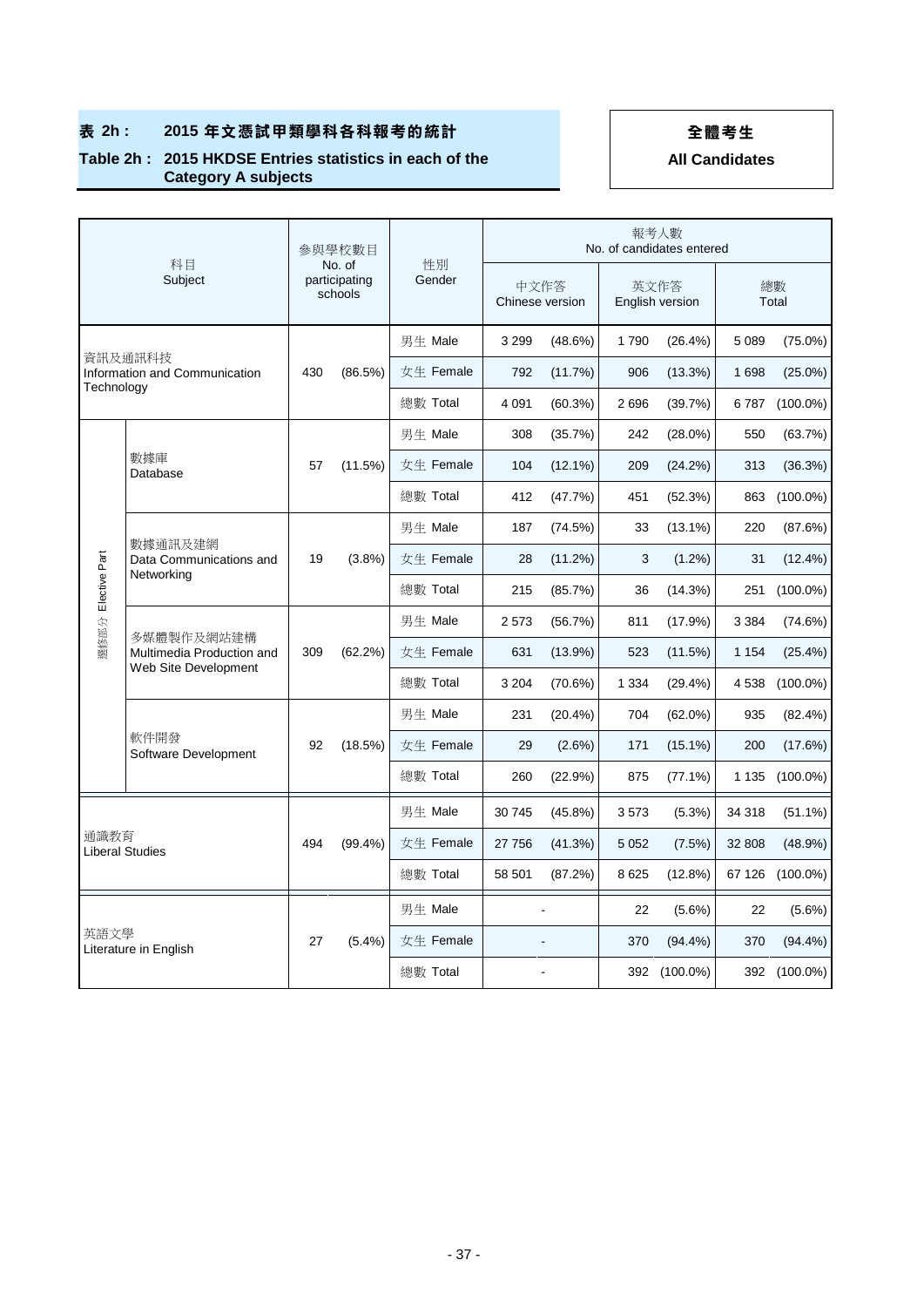### **Table 2h : 2015 HKDSE Entries statistics in each of the Category A subjects**

|                | 科目<br>Subject                                     |     | 參與學校數目                             |              |              |                         | 報考人數    | No. of candidates entered |         |             |
|----------------|---------------------------------------------------|-----|------------------------------------|--------------|--------------|-------------------------|---------|---------------------------|---------|-------------|
|                |                                                   |     | No. of<br>participating<br>schools | 性別<br>Gender |              | 中文作答<br>Chinese version |         | 英文作答<br>English version   |         | 總數<br>Total |
|                |                                                   |     |                                    | 男生 Male      | 17659        | (25.5%)                 | 17711   | (25.6%)                   | 35 370  | (51.2%)     |
|                | 必修部分<br><b>Compulsory Part</b>                    | 494 | $(99.4\%)$                         | 女生 Female    | 14 508       | $(21.0\%)$              | 19 258  | (27.9%)                   | 33 766  | (48.8%)     |
|                |                                                   |     |                                    | 總數 Total     | 32 167       | (46.5%)                 | 36 969  | (53.5%)                   | 69 136  | $(100.0\%)$ |
| 數學 Mathematics | 延伸部分(微積分與統計)                                      |     |                                    | 男生 Male      | 714          | (16.9%)                 | 1 902   | $(45.1\%)$                | 2616    | (62.0%)     |
|                | <b>Extended Part (Calculus</b><br>and Statistics) | 307 | $(61.8\%)$                         | 女生 Female    | 326          | (7.7%)                  | 1 2 7 5 | $(30.2\%)$                | 1 601   | $(38.0\%)$  |
|                |                                                   |     |                                    | 總數 Total     | 1 0 4 0      | (24.7%)                 | 3 1 7 7 | (75.3%)                   | 4 2 1 7 | $(100.0\%)$ |
|                | 延伸部分(代數與微積分)                                      |     |                                    | 男生 Male      | 801          | $(13.0\%)$              | 3819    | (62.2%)                   | 4 6 20  | (75.2%)     |
|                | Extended Part (Algebra<br>and Calculus)           | 349 | (70.2%)                            | 女生 Female    | 209          | $(3.4\%)$               | 1 3 1 2 | $(21.4\%)$                | 1 5 2 1 | (24.8%)     |
|                |                                                   |     |                                    | 總數 Total     | 1 0 1 0      | $(16.4\%)$              | 5 1 3 1 | (83.6%)                   | 6 141   | $(100.0\%)$ |
|                |                                                   |     |                                    | 男生 Male      | 21           | (10.3%)                 | 68      | (33.5%)                   | 89      | (43.8%)     |
| 音樂<br>Music    |                                                   |     | (15.3%)                            | 女生 Female    | 16           | $(7.9\%)$               | 98      | (48.3%)                   | 114     | (56.2%)     |
|                |                                                   |     |                                    | 總數 Total     | 37           | (18.2%)                 | 166     | (81.8%)                   | 203     | $(100.0\%)$ |
|                |                                                   |     |                                    | 男生 Male      | 3            | $(75.0\%)$              | 1       | $(25.0\%)$                | 4       | $(100.0\%)$ |
|                | 專題研習<br><b>Special Project</b>                    | 3   | $(0.6\%)$                          | 女生 Female    |              |                         |         |                           |         |             |
|                |                                                   |     |                                    | 總數 Total     | 3            | $(75.0\%)$              | 1       | $(25.0\%)$                | 4       | $(100.0\%)$ |
| Elective Part  |                                                   |     |                                    | 男生 Male      | 17           | $(8.6\%)$               | 67      | $(34.0\%)$                | 84      | (42.6%)     |
|                | 演奏 II<br>Performing II                            | 75  | $(15.1\%)$                         | 女生 Female    | 15           | (7.6%)                  | 98      | (49.7%)                   | 113     | (57.4%)     |
| 選修部分           |                                                   |     |                                    | 總數 Total     | 32           | (16.2%)                 | 165     | $(83.8\%)$                | 197     | $(100.0\%)$ |
|                |                                                   |     |                                    | 男生 Male      | 1            | $(50.0\%)$              |         |                           | 1       | $(50.0\%)$  |
|                | 創作 II<br><b>Creating II</b>                       | 2   | (0.4% )                            | 女生 Female    | 1            | $(50.0\%)$              |         |                           | 1       | $(50.0\%)$  |
|                |                                                   |     |                                    | 總數 Total     | $\mathbf{2}$ | $(100.0\%)$             |         |                           | 2       | $(100.0\%)$ |
|                |                                                   |     |                                    | 男生 Male      | 645          | $(75.1\%)$              | 33      | (3.8%)                    | 678     | (78.9%)     |
| 體育             | <b>Physical Education</b>                         | 92  | (18.5%)                            | 女生 Female    | 155          | $(18.0\%)$              | 26      | $(3.0\%)$                 | 181     | $(21.1\%)$  |
|                |                                                   |     |                                    | 總數 Total     | 800          | $(93.1\%)$              | 59      | (6.9%)                    | 859     | $(100.0\%)$ |
|                |                                                   |     |                                    | 男生 Male      | 3 1 6 3      | $(23.0\%)$              | 6956    | (50.5%)                   | 10 119  | $(73.4\%)$  |
| 物理             |                                                   | 437 | (87.9%)                            | 女生 Female    | 689          | $(5.0\%)$               | 2970    | (21.6%)                   | 3659    | (26.6%)     |
|                | Physics                                           |     |                                    | 總數 Total     | 3852         | $(28.0\%)$              | 9926    | (72.0%)                   | 13778   | $(100.0\%)$ |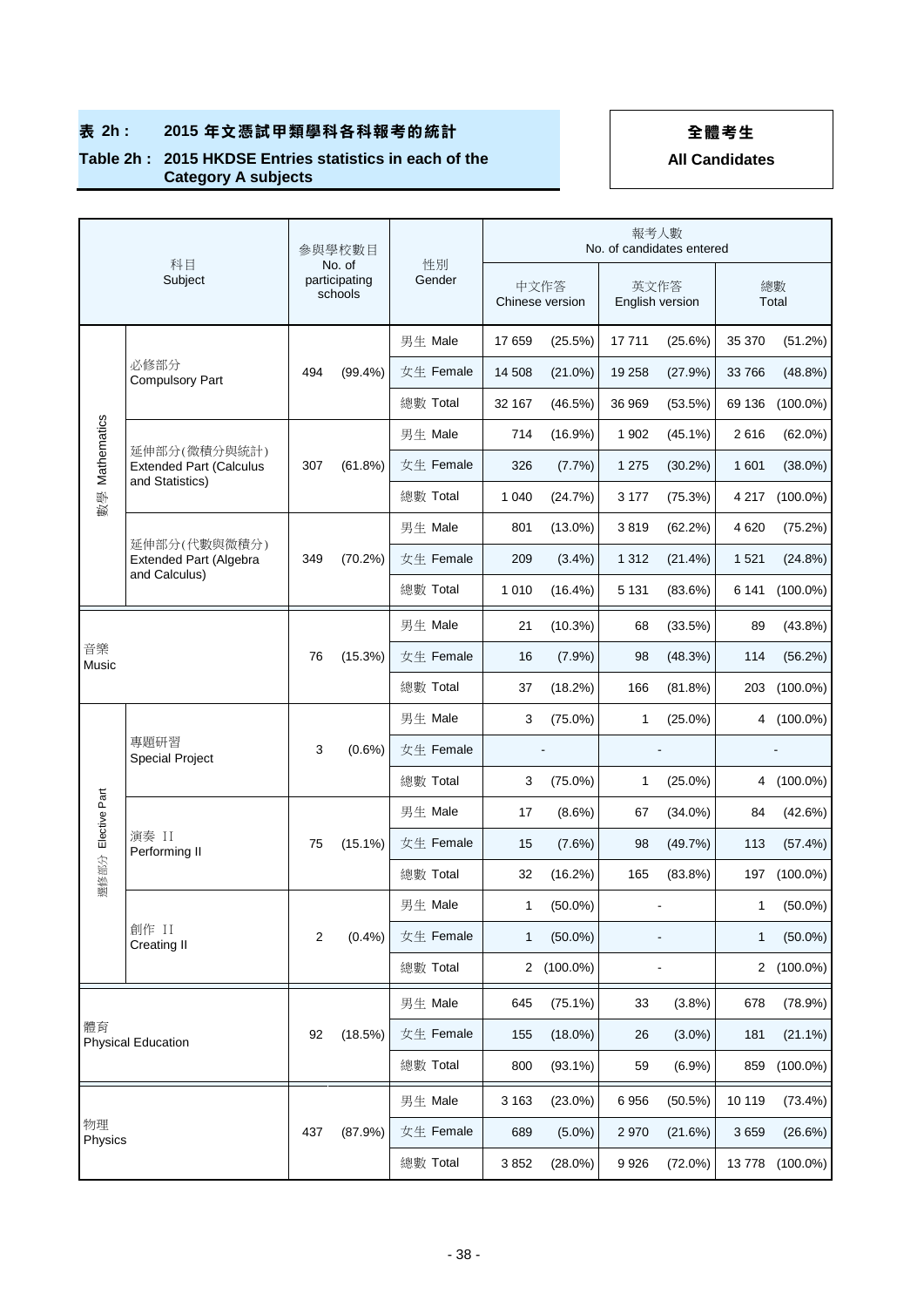### **Table 2h : 2015 HKDSE Entries statistics in each of the Category A subjects**

|         | 科目<br>Subject                                                   |     | 參與學校數目                             |              |                         |            | 報考人數<br>No. of candidates entered |            |         |                |
|---------|-----------------------------------------------------------------|-----|------------------------------------|--------------|-------------------------|------------|-----------------------------------|------------|---------|----------------|
|         |                                                                 |     | No. of<br>participating<br>schools | 性別<br>Gender | 中文作答<br>Chinese version |            | 英文作答<br>English version           |            |         | 總數<br>Total    |
|         |                                                                 |     |                                    | 男生 Male      | 605                     | (37.7%)    | 244                               | (15.2%)    | 849     | (52.9%)        |
|         | 組合科學 (生物、化學)<br><b>Combined Science</b><br>(Biology, Chemistry) | 103 | (20.7%)                            | 女生 Female    | 439                     | (27.4%)    | 317                               | $(19.8\%)$ | 756     | $(47.1\%)$     |
|         |                                                                 |     |                                    | 總數 Total     | 1 0 4 4                 | $(65.0\%)$ | 561                               | $(35.0\%)$ | 1 605   | $(100.0\%)$    |
|         |                                                                 |     |                                    | 男生 Male      | 99                      | (49.5%)    | 40                                | $(20.0\%)$ | 139     | (69.5%)        |
|         | 組合科學 (生物、物理)<br><b>Combined Science</b><br>(Biology, Physics)   | 21  | (4.2%)                             | 女生 Female    | 58                      | $(29.0\%)$ | 3                                 | $(1.5\%)$  | 61      | (30.5%)        |
|         |                                                                 |     |                                    | 總數 Total     | 157                     | (78.5%)    | 43                                | (21.5%)    | 200     | $(100.0\%)$    |
|         |                                                                 |     |                                    | 男生 Male      | 386                     | $(42.1\%)$ | 216                               | (23.6%)    | 602     | (65.6%)        |
|         | 組合科學 (化學、物理)<br><b>Combined Science</b>                         | 80  | $(16.1\%)$                         | 女生 Female    | 179                     | $(19.5\%)$ | 136                               | $(14.8\%)$ | 315     | $(34.4\%)$     |
|         | (Chemistry, Physics)                                            |     |                                    | 總數 Total     | 565                     | (61.6%)    | 352                               | (38.4%)    | 917     | $(100.0\%)$    |
|         | 組合科學 (生物)<br><b>Combined Science</b><br>(Biology)               | 111 |                                    | 男生 Male      | 704                     | $(39.0\%)$ | 284                               | (15.7%)    | 988     | (54.7%)        |
| Science |                                                                 |     | (22.3%)                            | 女生 Female    | 497                     | (27.5%)    | 320                               | (17.7%)    | 817     | (45.3%)        |
|         |                                                                 |     |                                    | 總數 Total     | 1 2 0 1                 | (66.5%)    | 604                               | (33.5%)    | 1805    | $(100.0\%)$    |
| 科學      |                                                                 |     | $(29.4\%)$                         | 男生 Male      | 991                     | (39.3%)    | 460                               | (18.2%)    | 1451    | (57.5%)        |
|         | 組合科學 (化學)<br><b>Combined Science</b>                            | 146 |                                    | 女生 Female    | 618                     | (24.5%)    | 453                               | $(18.0\%)$ | 1 0 7 1 | (42.5%)        |
|         | (Chemistry)                                                     |     |                                    | 總數 Total     | 1 609                   | $(63.8\%)$ | 913                               | (36.2%)    | 2 5 2 2 | $(100.0\%)$    |
|         |                                                                 |     |                                    | 男生 Male      | 485                     | (43.4%)    | 256                               | (22.9%)    | 741     | (66.3%)        |
|         | 組合科學 (物理)<br><b>Combined Science</b>                            | 88  | (17.7%)                            | 女生 Female    | 237                     | (21.2%)    | 139                               | $(12.4\%)$ | 376     | (33.7%)        |
|         | (Physics)                                                       |     |                                    | 總數 Total     | 722                     | (64.6%)    | 395                               | $(35.4\%)$ | 1 1 1 7 | $(100.0\%)$    |
|         |                                                                 |     |                                    | 男生 Male      | 1 0 9 0                 | $(40.0\%)$ | 500                               | (18.4%)    | 1 5 9 0 | (58.4%)        |
|         | 組合科學<br><b>Combined Science</b>                                 | 153 | $(30.8\%)$                         | 女生 Female    | 676                     | (24.8%)    | 456                               | $(16.8\%)$ | 1 1 3 2 | (41.6%)        |
|         |                                                                 |     |                                    | 總數 Total     | 1766                    | $(64.9\%)$ | 956                               | $(35.1\%)$ |         | 2 722 (100.0%) |
|         |                                                                 |     |                                    | 男生 Male      | 88                      | $(45.6\%)$ | 20                                | $(10.4\%)$ | 108     | $(56.0\%)$     |
|         | 綜合科學<br><b>Integrated Science</b>                               | 15  | $(3.0\%)$                          | 女生 Female    | 46                      | (23.8%)    | 39                                | $(20.2\%)$ | 85      | $(44.0\%)$     |
|         |                                                                 |     |                                    | 總數 Total     | 134                     | $(69.4\%)$ | 59                                | (30.6%)    | 193     | $(100.0\%)$    |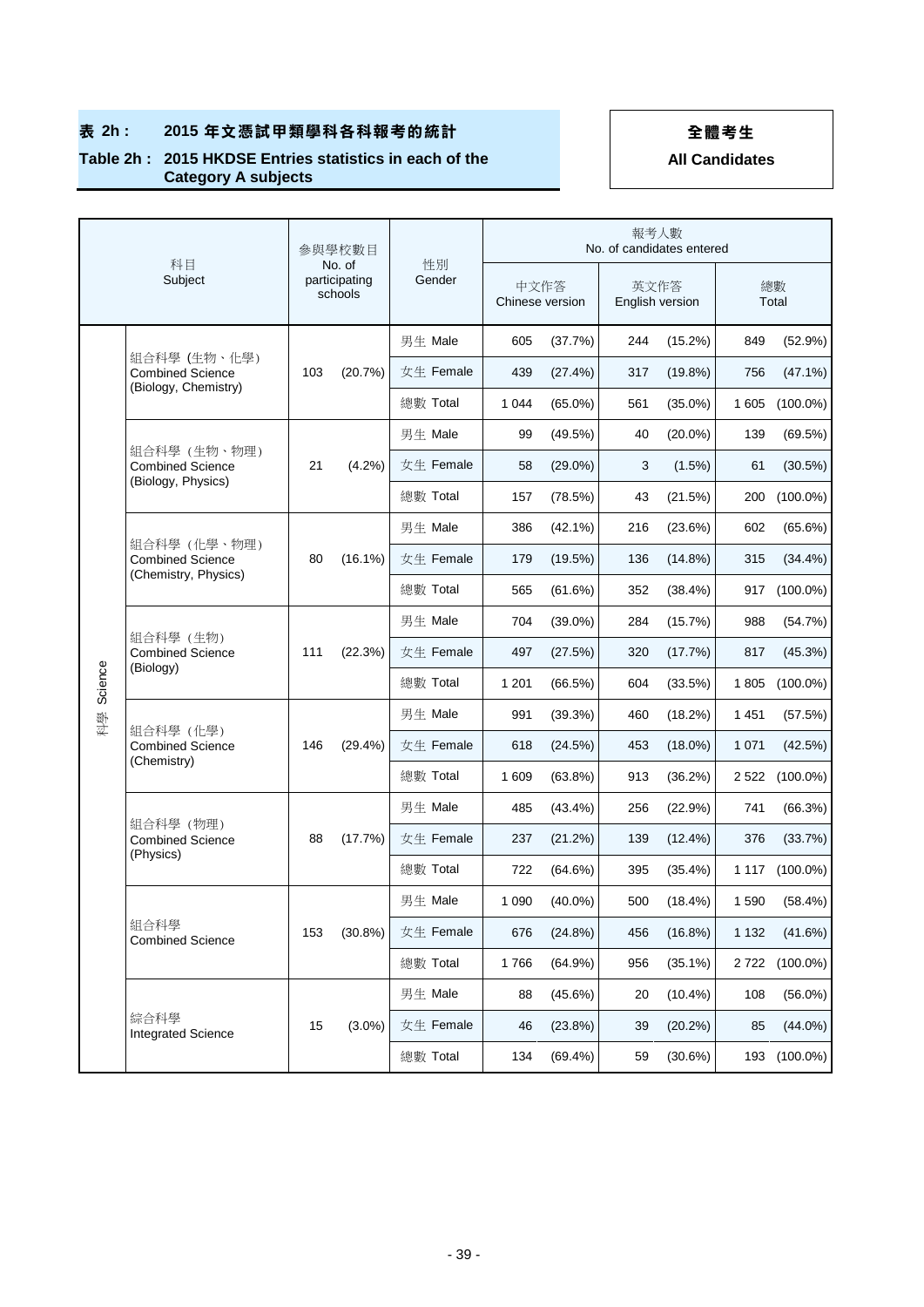### **Table 2h : 2015 HKDSE Entries statistics in each of the Category A subjects**

|                                                       | 科目                                            |     | 參與學校數目                             |              |         |                 | No. of candidates entered | 報考人數       |         |             |
|-------------------------------------------------------|-----------------------------------------------|-----|------------------------------------|--------------|---------|-----------------|---------------------------|------------|---------|-------------|
|                                                       | Subject                                       |     | No. of<br>participating<br>schools | 性別<br>Gender | 中文作答    | Chinese version | 英文作答<br>English version   |            |         | 總數<br>Total |
|                                                       |                                               |     |                                    | 男生 Male      | 40      | (14.5%)         | 3                         | $(1.1\%)$  | 43      | $(15.6\%)$  |
| Technology and Living                                 | 食品科學與科技<br>Food Science and<br>Technology     | 22  | (4.4%)                             | 女生 Female    | 157     | $(57.1\%)$      | 75                        | (27.3%)    | 232     | $(84.4\%)$  |
| 科技與生活                                                 |                                               |     |                                    | 總數 Total     | 197     | (71.6%)         | 78                        | (28.4%)    | 275     | $(100.0\%)$ |
|                                                       | 服裝、成衣與紡織                                      |     |                                    | 男生 Male      | 23      | $(26.1\%)$      |                           |            | 23      | $(26.1\%)$  |
|                                                       | Fashion, Clothing and<br><b>Textiles</b>      | 8   | $(1.6\%)$                          | 女生 Female    | 50      | $(56.8\%)$      | 15                        | $(17.0\%)$ | 65      | (73.9%)     |
|                                                       |                                               |     |                                    | 總數 Total     | 73      | $(83.0\%)$      | 15                        | $(17.0\%)$ | 88      | $(100.0\%)$ |
|                                                       |                                               |     |                                    | 男生 Male      | 1481    | (33.5%)         | 187                       | (4.2%)     | 1668    | (37.7%)     |
| 旅遊與款待<br>Tourism and Hospitality Studies              |                                               | 207 | (41.6%)                            | 女生 Female    | 2 4 6 1 | (55.7%)         | 293                       | $(6.6\%)$  | 2 7 5 4 | (62.3%)     |
|                                                       |                                               |     |                                    | 總數 Total     | 3942    | $(89.1\%)$      | 480                       | $(10.9\%)$ | 4 422   | $(100.0\%)$ |
|                                                       |                                               |     |                                    | 男生 Male      | 934     | (21.4%)         | 138                       | $(3.2\%)$  | 1 0 7 2 | (24.5%)     |
| 視覺藝術<br>Visual Arts                                   |                                               | 376 | (75.7%)                            | 女生 Female    | 2762    | (63.2%)         | 536                       | (12.3%)    | 3 2 9 8 | (75.5%)     |
|                                                       |                                               |     |                                    | 總數 Total     | 3696    | (84.6%)         | 674                       | $(15.4\%)$ | 4 3 7 0 | $(100.0\%)$ |
|                                                       |                                               |     |                                    | 男生 Male      | 582     | $(21.1\%)$      | 95                        | (3.4%)     | 677     | (24.5%)     |
|                                                       | 視覺形式表達主題<br>Visual Presentation of a<br>Theme | 298 | $(60.0\%)$                         | 女生 Female    | 1731    | (62.6%)         | 356                       | $(12.9\%)$ | 2 0 8 7 | (75.5%)     |
| 選修部分 Elective Part                                    |                                               |     |                                    | 總數 Total     | 2 3 1 3 | (83.7%)         | 451                       | (16.3%)    | 2 764   | $(100.0\%)$ |
|                                                       |                                               |     |                                    | 男生 Male      | 352     | (21.9%)         | 43                        | (2.7%)     | 395     | (24.6%)     |
|                                                       | 設計<br>Design                                  | 207 | $(41.6\%)$                         | 女生 Female    | 1 0 3 1 | (64.2%)         | 180                       | (11.2%)    | 1 2 1 1 | (75.4%)     |
|                                                       |                                               |     |                                    | 總數 Total     | 1 3 8 3 | $(86.1\%)$      | 223                       | $(13.9\%)$ | 1 606   | $(100.0\%)$ |
|                                                       |                                               |     |                                    | 男生 Male      | 80776   | (31.3%)         | 50 951                    | (19.8%)    | 131 727 | $(51.1\%)$  |
| 所有甲類學科設有中、英文試卷科目<br>All Category A bilingual subjects |                                               | 496 | (99.8% )                           | 女生 Female    | 70 094  | (27.2%)         | 56 041                    | (21.7%)    | 126 135 | (48.9%)     |
|                                                       |                                               |     |                                    | 總數 Total     | 150 870 | (58.5%)         | 106 992                   | (41.5%)    | 257 862 | $(100.0\%)$ |
|                                                       |                                               |     |                                    | 男生 Male      | 120 169 | (29.5%)         | 87 090                    | (21.4%)    | 207 259 | $(50.9\%)$  |
| 所有甲類學科                                                |                                               | 497 | $(100.0\%)$                        | 女生 Female    | 108 983 | $(26.8\%)$      | 90 768                    | (22.3%)    | 199 751 | $(49.1\%)$  |
|                                                       | All Category A subjects                       |     |                                    | 總數 Total     | 229 152 | (56.3%)         | 177 858                   | (43.7%)    | 407 010 | $(100.0\%)$ |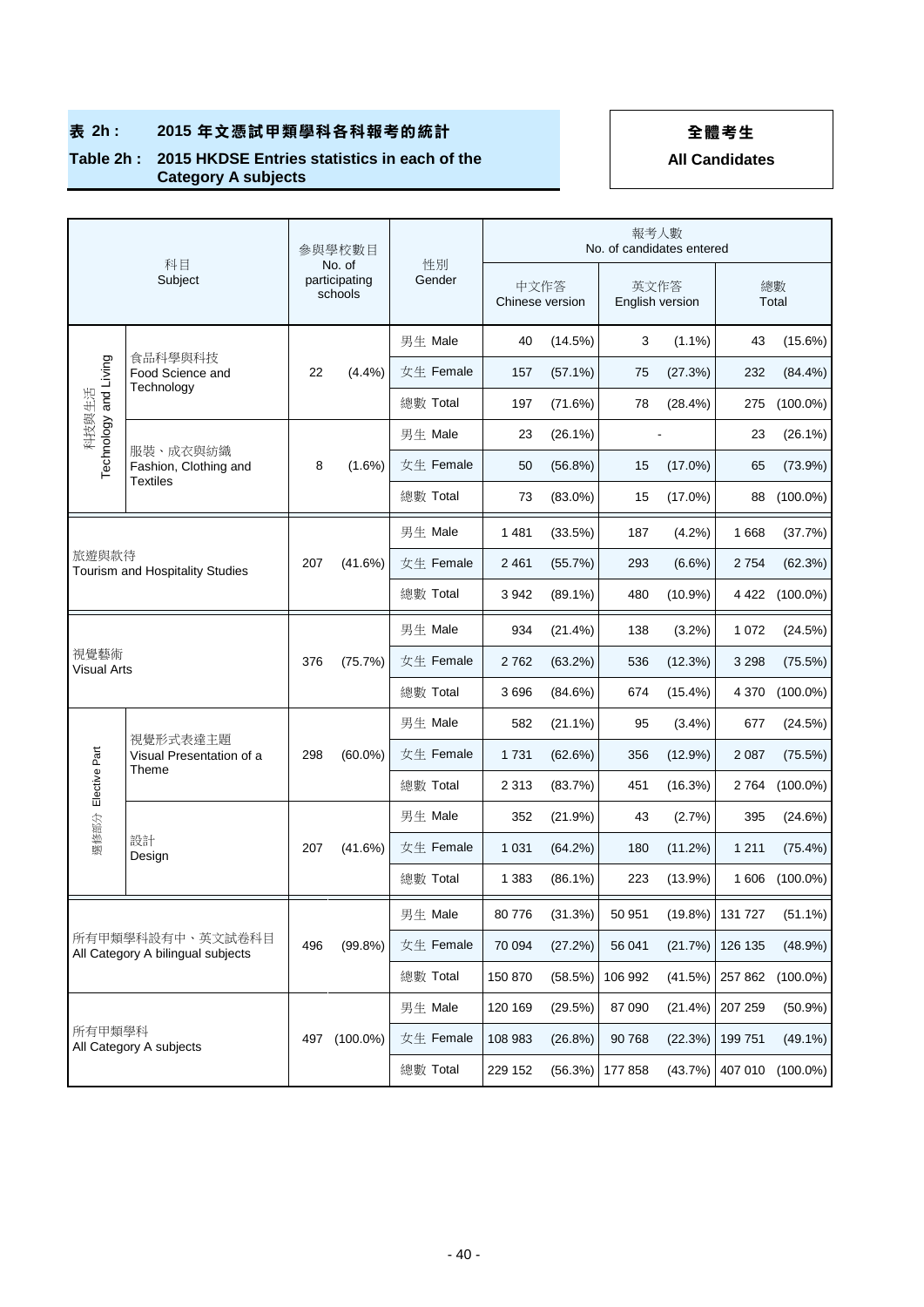### **Table 2i : 2015 HKDSE Entries statistics in each of the Category B subjects**

|                              | 科目                                                     |    | 参與學校數目<br>No. of         |     |            |     | 報考人數<br>No. of candidates entered |              |
|------------------------------|--------------------------------------------------------|----|--------------------------|-----|------------|-----|-----------------------------------|--------------|
|                              | Subject                                                |    | participating<br>schools |     | 男生<br>Male |     | 女生<br>Female                      | 總數<br>Total  |
|                              | 應用心理學<br><b>Applied Psychology</b>                     | 57 | (19.3%)                  | 64  | $(57.1\%)$ | 48  | (42.9%)                           | 112 (100.0%) |
|                              | 運動科學及體適能<br><b>Exercise Science and Health Fitness</b> | 61 | (20.7%)                  | 68  | $(81.0\%)$ | 16  | $(19.0\%)$                        | 84 (100.0%)  |
|                              | 探索心理學<br><b>Exploring Psychology</b>                   | 26 | (8.8%)                   | 14  | $(34.1\%)$ | 27  | $(65.9\%)$                        | 41 (100.0%)  |
|                              | 中醫藥學基礎<br>Foundation in Chinese Medicine               | 42 | $(14.2\%)$               | 27  | (42.9%)    | 36  | $(57.1\%)$                        | 63 (100.0%)  |
| 應用科學 Applied Science         | 基礎健康護理<br><b>Fundamental Health Care</b>               | 35 | (11.9%)                  | 12  | (27.3%)    | 32  | (72.7%)                           | 44 (100.0%)  |
|                              | 健康護理實務<br><b>Health Care Practice</b>                  | 89 | (30.2%)                  | 48  | (21.5%)    | 175 | (78.5%)                           | 223 (100.0%) |
|                              | 醫務化驗科學<br>Medical Laboratory Science                   | 38 | (12.9%)                  | 20  | (38.5%)    | 32  | (61.5%)                           | 52 (100.0%)  |
|                              | 應用商業研究<br>Applied Business Research                    | 5  | (1.7%)                   | 4   | $(57.1\%)$ | 3   | (42.9%)                           | 7 (100.0%)   |
|                              | 國際商貿市場拓展<br>Marketing in Global Trade                  | 18 | $(6.1\%)$                | 22  | (59.5%)    | 15  | $(40.5\%)$                        | 37 (100.0%)  |
| Business, Management and Law | 實用電腦會計<br><b>Practical Computerised Accounting</b>     | 16 | $(5.4\%)$                | 31  | (44.3%)    | 39  | (55.7%)                           | 70 (100.0%)  |
| 商業、管理及法律                     | 採購及營銷<br>Purchasing and Merchandising                  | 12 | $(4.1\%)$                | 31  | $(54.4\%)$ | 26  | (45.6%)                           | 57 (100.0%)  |
|                              | 零售管理<br>Retail Management                              | 15 | $(5.1\%)$                | 14  | $(70.0\%)$ | 6   | $(30.0\%)$                        | 20 (100.0%)  |
|                              | 認識金融服務<br><b>Understanding Financial Services</b>      | 8  | (2.7%)                   | 5   | $(55.6\%)$ | 4   | $(44.4\%)$                        | 9 (100.0%)   |
|                              | 認識香港法律<br>Understanding Hong Kong Law                  | 20 | (6.8%)                   | 6   | $(30.0\%)$ | 14  | $(70.0\%)$                        | 20 (100.0%)  |
|                              | 商業漫畫設計<br><b>Commercial Comic Art</b>                  | 62 | $(21.0\%)$               | 33  | (40.7%)    | 48  | (59.3%)                           | 81 (100.0%)  |
|                              | 形象設計<br>Image Design                                   | 92 | (31.2%)                  | 61  | (26.3%)    | 171 | (73.7%)                           | 232 (100.0%) |
|                              | 創新產品設計<br>Innovative Product Design                    | 28 | $(9.5\%)$                | 21  | (45.7%)    | 25  | (54.3%)                           | 46 (100.0%)  |
| 創意學習 Creative Studies        | 戲劇藝術入門<br>Introduction to Theatre Arts                 | 41 | $(13.9\%)$               | 20  | (40.8%)    | 29  | (59.2%)                           | 49 (100.0%)  |
|                              | 珠寶藝術與設計<br>Jewellery Arts and Design                   | 28 | $(9.5\%)$                | 10  | (31.3%)    | 22  | (68.8%)                           | 32 (100.0%)  |
|                              | 多媒體科藝<br>Multimedia Entertainment Studies              | 29 | $(9.8\%)$                | 100 | $(80.0\%)$ | 25  | $(20.0\%)$                        | 125 (100.0%) |
|                              | 舞出新機-舞蹈藝術<br>Taking a Chance on Dance                  | 33 | (11.2%)                  | 4   | $(10.0\%)$ | 36  | $(90.0\%)$                        | 40 (100.0%)  |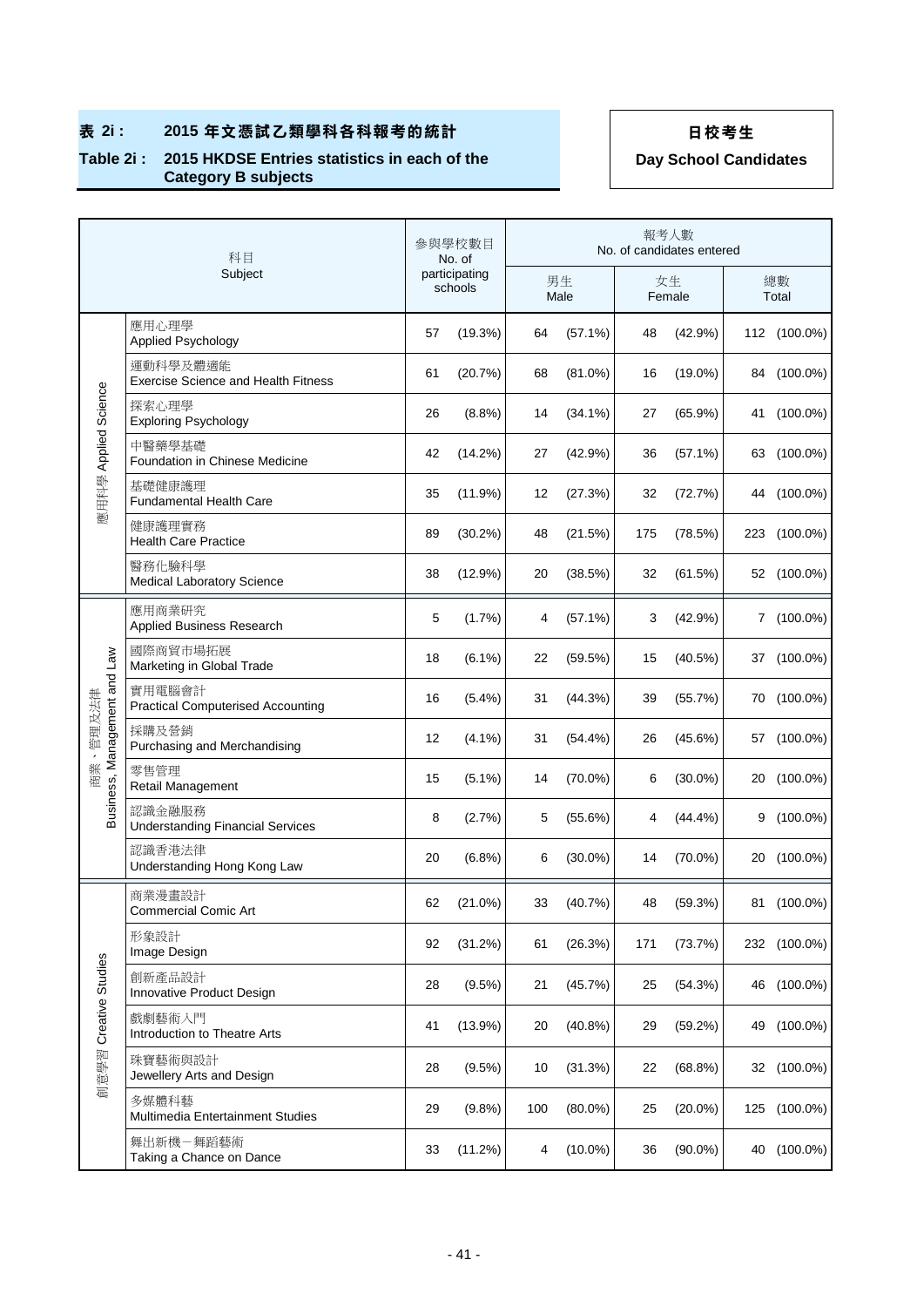### **Table 2i : 2015 HKDSE Entries statistics in each of the Category B subjects**

|                            | 科目                                                |     | 參與學校數目<br>No. of         |      |             |              | 報考人數<br>No. of candidates entered |   |                |
|----------------------------|---------------------------------------------------|-----|--------------------------|------|-------------|--------------|-----------------------------------|---|----------------|
|                            | Subject                                           |     | participating<br>schools |      | 男生<br>Male  |              | 女生<br>Female                      |   | 總數<br>Total    |
|                            | 汽車科技<br>Automotive Technology                     | 24  | $(8.1\%)$                | 40   | $(87.0\%)$  | 6            | $(13.0\%)$                        |   | 46 (100.0%)    |
|                            | 航空學<br><b>Aviation Studies</b>                    | 108 | (36.6%)                  | 185  | $(61.1\%)$  | 118          | (38.9%)                           |   | 303 (100.0%)   |
| 工程及生產                      | 屋宇設施工程<br><b>Building Facilities Engineering</b>  | 12  | $(4.1\%)$                | 34   | $(97.1\%)$  | $\mathbf{1}$ | (2.9%)                            |   | 35 (100.0%)    |
| Engineering and Production | 電子產品設計實務<br>Electronic Product Design in Action   | 8   | (2.7%)                   | 9    | $(100.0\%)$ |              |                                   | 9 | $(100.0\%)$    |
|                            | 環境工程<br><b>Environmental Engineering</b>          | 16  | $(5.4\%)$                | 14   | $(70.0\%)$  | 6            | $(30.0\%)$                        |   | 20 (100.0%)    |
|                            | 流動及網上程式開發<br>Mobile and Online Apps Development   | 46  | $(15.6\%)$               | 62   | $(93.9\%)$  | 4            | $(6.1\%)$                         |   | 66 (100.0%)    |
|                            | 電影及錄像<br>Film and Video Studies                   | 46  | (15.6%)                  | 133  | (73.5%)     | 48           | (26.5%)                           |   | 181 (100.0%)   |
| Media and Communication    | 公關及廣告<br><b>Public Relations and Advertising</b>  | 20  | (6.8%)                   | 8    | (33.3%)     | 16           | (66.7%)                           |   | 24 (100.0%)    |
| 煤體及傳意                      | 電台主持與節目製作<br>Radio Host and Programme Production  | 50  | $(16.9\%)$               | 25   | (38.5%)     | 40           | (61.5%)                           |   | 65 (100.0%)    |
|                            | 電視資訊節目製作<br>TV Infotainment Production            | 17  | $(5.8\%)$                | 15   | $(48.4\%)$  | 16           | (51.6%)                           |   | 31 (100.0%)    |
|                            | 幼兒教育<br>Child Care and Education                  | 95  | (32.2%)                  | 12   | $(6.6\%)$   | 171          | $(93.4\%)$                        |   | 183 (100.0%)   |
|                            | 項目策劃及運作<br>Events Planning and Operation          | 17  | $(5.8\%)$                | 15   | $(40.5\%)$  | 22           | (59.5%)                           |   | 37 (100.0%)    |
| Services                   | 美容學基礎<br><b>Fundamental Cosmetology</b>           | 91  | (30.8%)                  | 9    | $(4.5\%)$   | 193          | (95.5%)                           |   | 202 (100.0%)   |
| 服務                         | 酒店服務營運<br><b>Hospitality Services in Practice</b> | 96  | (32.5%)                  | 91   | (34.2%)     | 175          | (65.8%)                           |   | 266 (100.0%)   |
|                            | 洒店營運<br><b>Hotel Operations</b>                   | 92  | (31.2%)                  | 194  | (48.5%)     | 206          | (51.5%)                           |   | 400 (100.0%)   |
|                            | 西式食品製作<br><b>Western Cuisine</b>                  | 175 | (59.3%)                  | 358  | (48.6%)     | 378          | (51.4%)                           |   | 736 (100.0%)   |
| 所有乙類學科                     | All Category B subjects                           | 295 | $(100.0\%)$              | 1819 | (44.9%)     | 2 2 2 9      | $(55.1\%)$                        |   | 4 048 (100.0%) |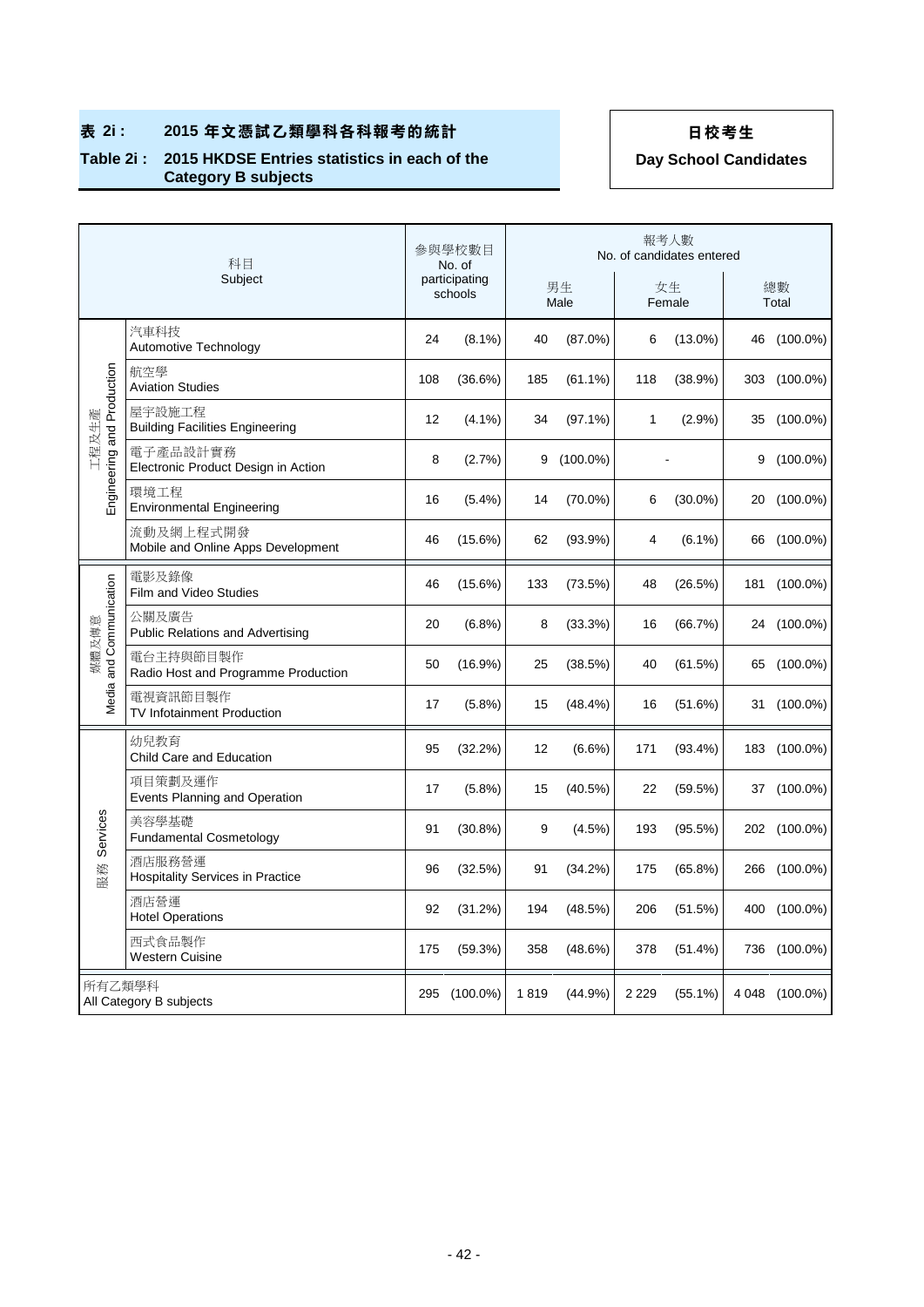## ■ 表 2j: 2015年文憑試乙類學科各科報考的統計 → インストン 全體考生

### **Table 2j : 2015 HKDSE Entries statistics in each of the Category B subjects**

|                              | 科目<br>Subject                                          |    | 參與學校數目<br>No. of         |     |            |     | 報考人數<br>No. of candidates entered |    |              |
|------------------------------|--------------------------------------------------------|----|--------------------------|-----|------------|-----|-----------------------------------|----|--------------|
|                              |                                                        |    | participating<br>schools |     | 男生<br>Male |     | 女生<br>Female                      |    | 總數<br>Total  |
|                              | 應用心理學<br>Applied Psychology                            | 58 | (18.7%)                  | 64  | $(56.6\%)$ | 49  | $(43.4\%)$                        |    | 113 (100.0%) |
|                              | 運動科學及體適能<br><b>Exercise Science and Health Fitness</b> | 62 | $(20.0\%)$               | 69  | (81.2%)    | 16  | $(18.8\%)$                        |    | 85 (100.0%)  |
|                              | 探索心理學<br><b>Exploring Psychology</b>                   | 28 | $(9.0\%)$                | 15  | (34.9%)    | 28  | $(65.1\%)$                        |    | 43 (100.0%)  |
| 應用科學 Applied Science         | 中醫藥學基礎<br>Foundation in Chinese Medicine               | 42 | (13.5%)                  | 27  | (42.9%)    | 36  | $(57.1\%)$                        |    | 63 (100.0%)  |
|                              | 基礎健康護理<br><b>Fundamental Health Care</b>               | 35 | (11.3%)                  | 12  | (27.3%)    | 32  | (72.7%)                           |    | 44 (100.0%)  |
|                              | 健康護理實務<br><b>Health Care Practice</b>                  | 91 | $(29.4\%)$               | 49  | (21.7%)    | 177 | (78.3%)                           |    | 226 (100.0%) |
|                              | 醫務化驗科學<br>Medical Laboratory Science                   | 38 | (12.3%)                  | 20  | (38.5%)    | 32  | (61.5%)                           |    | 52 (100.0%)  |
|                              | 應用商業研究<br>Applied Business Research                    | 5  | $(1.6\%)$                | 4   | $(57.1\%)$ | 3   | (42.9%)                           |    | $7(100.0\%)$ |
|                              | 國際商貿市場拓展<br>Marketing in Global Trade                  | 18 | (5.8%)                   | 22  | (59.5%)    | 15  | (40.5%)                           |    | 37 (100.0%)  |
|                              | 實用電腦會計<br><b>Practical Computerised Accounting</b>     | 18 | (5.8%)                   | 33  | (44.6%)    | 41  | $(55.4\%)$                        |    | 74 (100.0%)  |
| 商業、管理及法律                     | 採購及營銷<br>Purchasing and Merchandising                  | 12 | (3.9%)                   | 31  | $(54.4\%)$ | 26  | (45.6%)                           | 57 | $(100.0\%)$  |
| Business, Management and Law | 零售管理<br>Retail Management                              | 17 | $(5.5\%)$                | 15  | (68.2%)    | 7   | (31.8%)                           |    | 22 (100.0%)  |
|                              | 認識金融服務<br><b>Understanding Financial Services</b>      | 8  | $(2.6\%)$                | 5   | (55.6%)    | 4   | (44.4%)                           | 9  | $(100.0\%)$  |
|                              | 認識香港法律<br>Understanding Hong Kong Law                  | 20 | $(6.5\%)$                | 6   | $(30.0\%)$ | 14  | $(70.0\%)$                        |    | 20 (100.0%)  |
|                              | 商業漫畫設計<br><b>Commercial Comic Art</b>                  | 67 | (21.6%)                  | 40  | (44.4%)    | 50  | (55.6%)                           |    | 90 (100.0%)  |
|                              | 形象設計<br>Image Design                                   | 92 | (29.7%)                  | 61  | (26.3%)    | 171 | (73.7%)                           |    | 232 (100.0%) |
|                              | 創新產品設計<br>Innovative Product Design                    | 29 | $(9.4\%)$                | 22  | $(46.8\%)$ | 25  | (53.2%)                           |    | 47 (100.0%)  |
| 創意學習 Creative Studies        | 戲劇藝術入門<br>Introduction to Theatre Arts                 | 42 | (13.5%)                  | 20  | $(40.0\%)$ | 30  | $(60.0\%)$                        |    | 50 (100.0%)  |
|                              | 珠寶藝術與設計<br>Jewellery Arts and Design                   | 28 | $(9.0\%)$                | 10  | (31.3%)    | 22  | $(68.8\%)$                        |    | 32 (100.0%)  |
|                              | 多媒體科藝<br>Multimedia Entertainment Studies              | 31 | $(10.0\%)$               | 102 | (80.3%)    | 25  | (19.7%)                           |    | 127 (100.0%) |
|                              | 舞出新機-舞蹈藝術<br>Taking a Chance on Dance                  | 34 | $(11.0\%)$               | 4   | (9.8%)     | 37  | $(90.2\%)$                        |    | 41 (100.0%)  |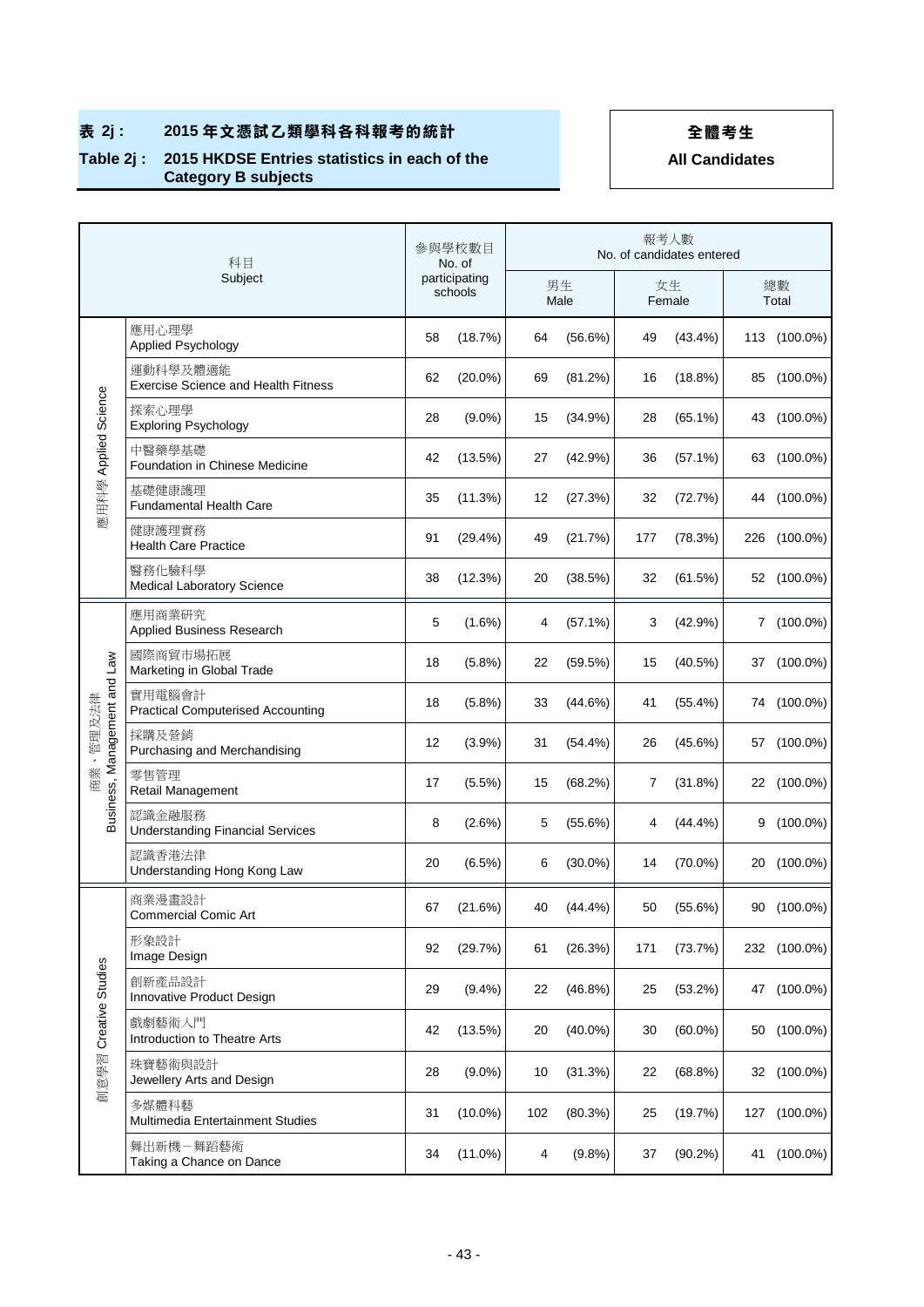## ■ 表 2j: 2015年文憑試乙類學科各科報考的統計 → インストン 全體考生

### **Table 2j : 2015 HKDSE Entries statistics in each of the Category B subjects**

|                                     | 科目                                                |     | 參與學校數目<br>No. of         |      |             |         | 報考人數<br>No. of candidates entered |   |                |
|-------------------------------------|---------------------------------------------------|-----|--------------------------|------|-------------|---------|-----------------------------------|---|----------------|
|                                     | Subject                                           |     | participating<br>schools |      | 男生<br>Male  |         | 女生<br>Female                      |   | 總數<br>Total    |
|                                     | 汽車科技<br>Automotive Technology                     | 26  | (8.4%)                   | 44   | $(88.0\%)$  | 6       | $(12.0\%)$                        |   | 50 (100.0%)    |
|                                     | 航空學<br><b>Aviation Studies</b>                    | 111 | (35.8%)                  | 192  | (58.2%)     | 138     | (41.8%)                           |   | 330 (100.0%)   |
|                                     | 屋宇設施工程<br><b>Building Facilities Engineering</b>  | 13  | $(4.2\%)$                | 35   | (97.2%)     | 1       | $(2.8\%)$                         |   | 36 (100.0%)    |
| Engineering and Production<br>工程及生產 | 電子產品設計實務<br>Electronic Product Design in Action   | 8   | $(2.6\%)$                | 9    | $(100.0\%)$ |         |                                   | 9 | $(100.0\%)$    |
|                                     | 環境工程<br><b>Environmental Engineering</b>          | 16  | $(5.2\%)$                | 14   | $(70.0\%)$  | 6       | $(30.0\%)$                        |   | 20 (100.0%)    |
|                                     | 流動及網上程式開發<br>Mobile and Online Apps Development   | 47  | (15.2%)                  | 63   | $(94.0\%)$  | 4       | $(6.0\%)$                         |   | 67 (100.0%)    |
|                                     | 電影及錄像<br>Film and Video Studies                   | 47  | (15.2%)                  | 145  | (72.9%)     | 54      | (27.1%)                           |   | 199 (100.0%)   |
| Media and Communication             | 公關及廣告<br><b>Public Relations and Advertising</b>  | 20  | $(6.5\%)$                | 8    | (33.3%)     | 16      | (66.7%)                           |   | 24 (100.0%)    |
| 媒體及傳意                               | 電台主持與節目製作<br>Radio Host and Programme Production  | 52  | $(16.8\%)$               | 25   | (36.2%)     | 44      | $(63.8\%)$                        |   | 69 (100.0%)    |
|                                     | 電視資訊節目製作<br>TV Infotainment Production            | 17  | $(5.5\%)$                | 15   | (48.4%)     | 16      | (51.6%)                           |   | 31 (100.0%)    |
|                                     | 幼兒教育<br>Child Care and Education                  | 96  | $(31.0\%)$               | 12   | (6.5%)      | 173     | (93.5%)                           |   | 185 (100.0%)   |
|                                     | 項目策劃及運作<br>Events Planning and Operation          | 18  | $(5.8\%)$                | 21   | $(42.0\%)$  | 29      | $(58.0\%)$                        |   | 50 (100.0%)    |
| Services                            | 美容學基礎<br><b>Fundamental Cosmetology</b>           | 95  | (30.6%)                  | 13   | $(6.1\%)$   | 201     | $(93.9\%)$                        |   | 214 (100.0%)   |
| 服務                                  | 酒店服務營運<br><b>Hospitality Services in Practice</b> | 97  | (31.3%)                  | 91   | $(34.1\%)$  | 176     | $(65.9\%)$                        |   | 267 (100.0%)   |
|                                     | 酒店營運<br><b>Hotel Operations</b>                   | 97  | (31.3%)                  | 219  | $(50.0\%)$  | 219     | $(50.0\%)$                        |   | 438 (100.0%)   |
|                                     | 西式食品製作<br><b>Western Cuisine</b>                  | 183 | $(59.0\%)$               | 389  | $(49.2\%)$  | 402     | $(50.8\%)$                        |   | 791 (100.0%)   |
| 所有乙類學科                              | All Category B subjects                           |     | 310 (100.0%)             | 1926 | (45.3%)     | 2 3 2 5 | (54.7%)                           |   | 4 251 (100.0%) |